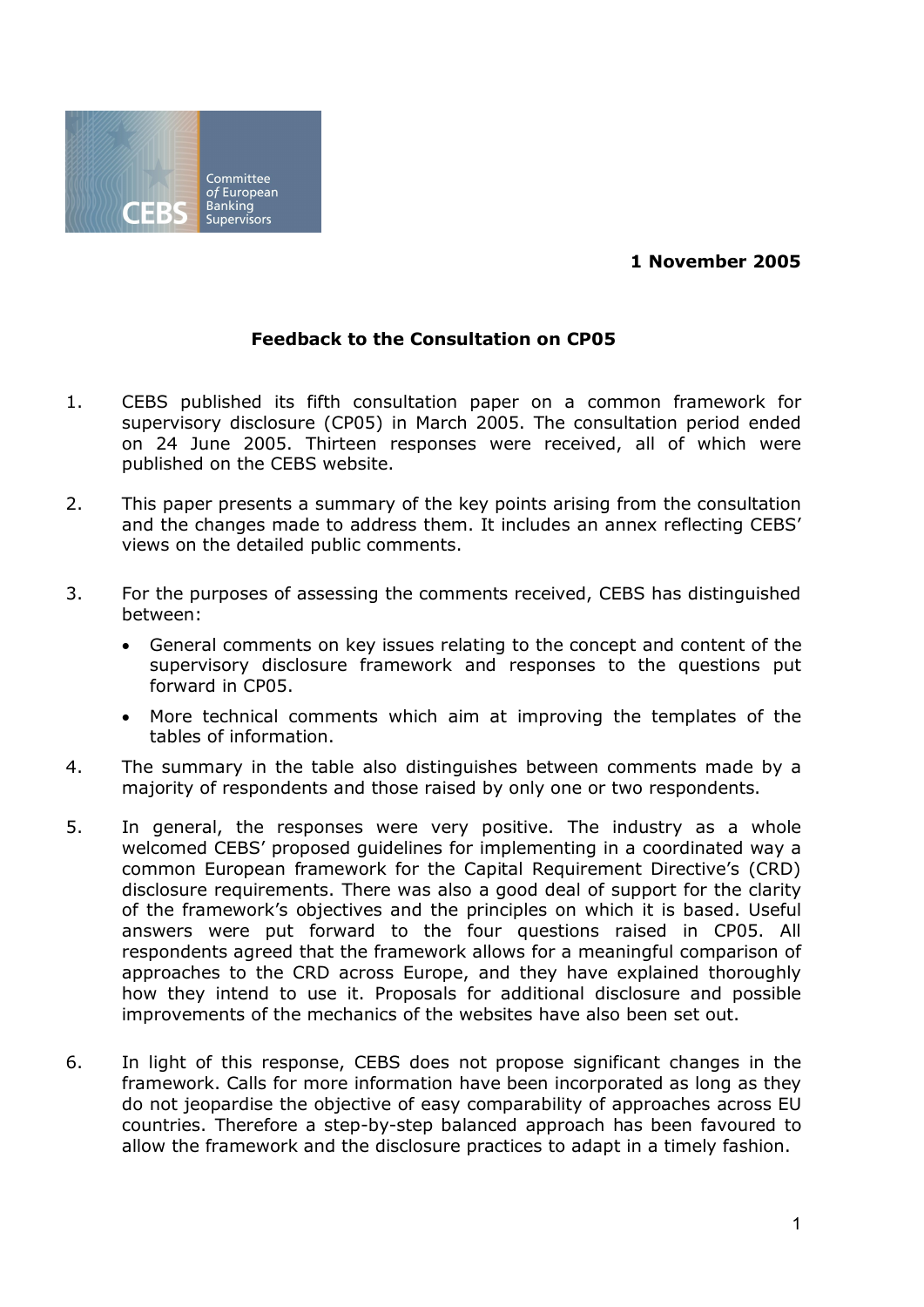- 7. CEBS agrees that sharing its supervisory disclosure initiative with thirdcountries' supervisors in the future would promote a valuable cross-reading of the implementation of Basel II on a global scale.
- 8. On the main technical comments, the tables for statistical data have been streamlined, and definitions  $-$  e.g. on-site inspections  $-$  have been clarified. Further improvements have been made with regard to the Internet mechanics of the framework, and new functionalities – e.g. subscribed email alert, mention of the latest updates - have been added to reflect the comments received. The website demo has been amended accordingly (see. www.cebs.org/SD/SDTF.htm).
- 9. Some of the points raised by the respondents e.g. the disclosure of the updated list of national discretions and options - will be soon addressed when reviewing the framework based on the final version of the CRD. Moreover, it should be noted that since March 2005, CEBS has continued its work on some areas likely to be disclosed under Article 144 of the CRD, publishing consultation papers on the supervisory review process and model validation to name a few. This process is still on-going. The framework will therefore be reviewed in due course.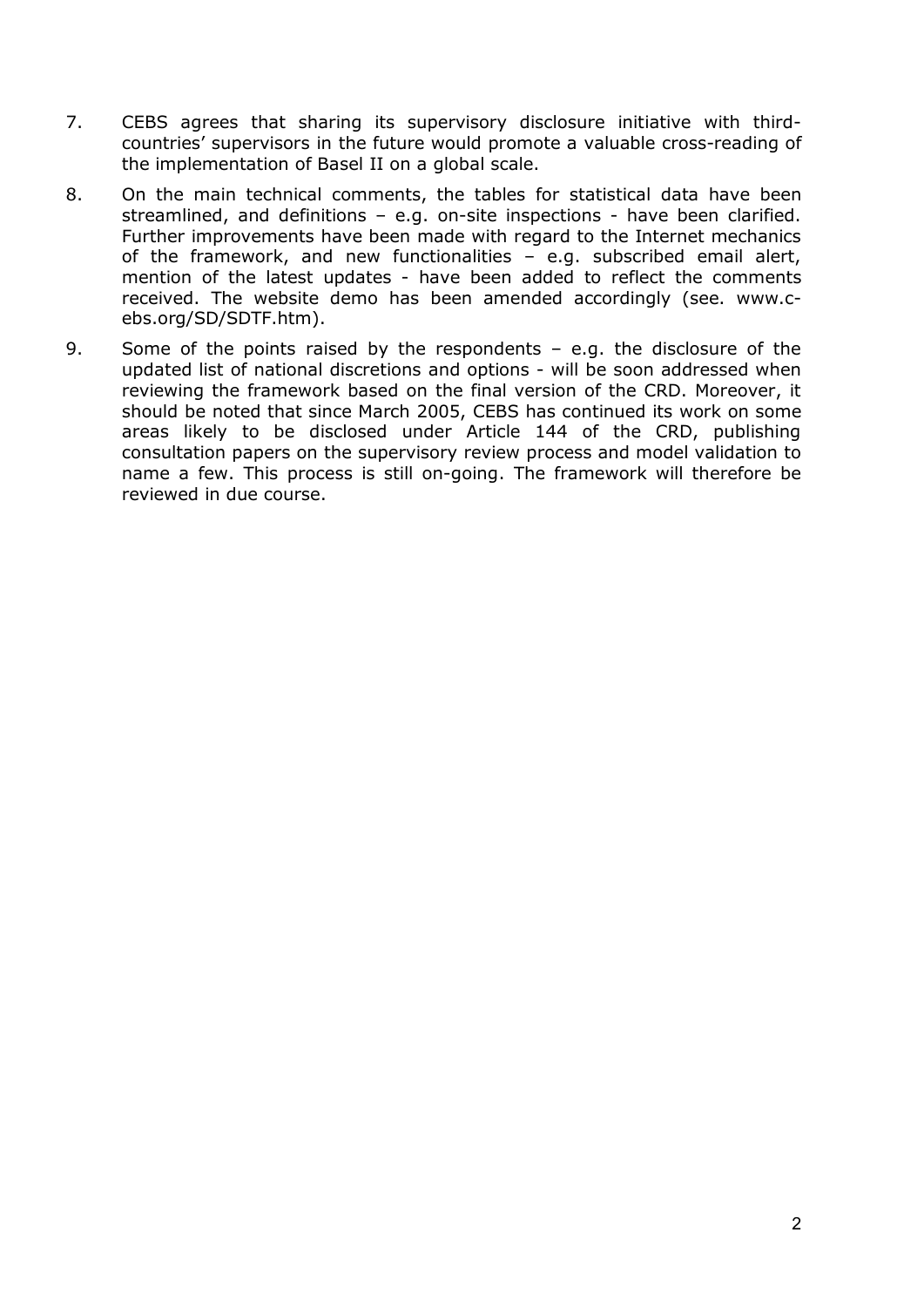## **CEBS' analysis of responses to CP05**

| <b>Text CP05</b><br>(Cross<br>reference to<br>the related<br>paragraph<br>and/or part of | <b>Received Comments</b><br>(summarised)                                                                                                                                                                                                                                                     | <b>CEBS Analysis</b> | <b>New text</b><br>(Cross reference to the<br>amended paragraph<br>and/or amended part of<br>the web-based<br>framework) |
|------------------------------------------------------------------------------------------|----------------------------------------------------------------------------------------------------------------------------------------------------------------------------------------------------------------------------------------------------------------------------------------------|----------------------|--------------------------------------------------------------------------------------------------------------------------|
| the web-based<br>framework)                                                              |                                                                                                                                                                                                                                                                                              |                      | $N/R$ = not required                                                                                                     |
|                                                                                          | <b>General Remarks</b>                                                                                                                                                                                                                                                                       |                      |                                                                                                                          |
|                                                                                          | CEBS' proposal has taken up many of the suggestions that the<br>industry conveyed when commenting the Draft Capital<br>Requirements Directive (CRD). It is seen as another example<br>of increasingly close and constructive co-operation between<br>the Lamfalussy bodies and the industry. | N/R                  | N/R                                                                                                                      |
|                                                                                          | Importance of supervisory disclosure in the move towards:<br>-a more qualitative approach to supervision<br>-more transparency<br>-convergence in practices<br>-an effective transposition of the new capital adequacy<br>framework                                                          | N/R                  | N/R                                                                                                                      |
|                                                                                          | -an enhanced public trust in banking supervision                                                                                                                                                                                                                                             |                      |                                                                                                                          |
|                                                                                          | -an enhanced level playing field<br>-a useful tool to eliminate inconsistencies in European<br>regulatory supervision by encouraging cooperation among                                                                                                                                       |                      |                                                                                                                          |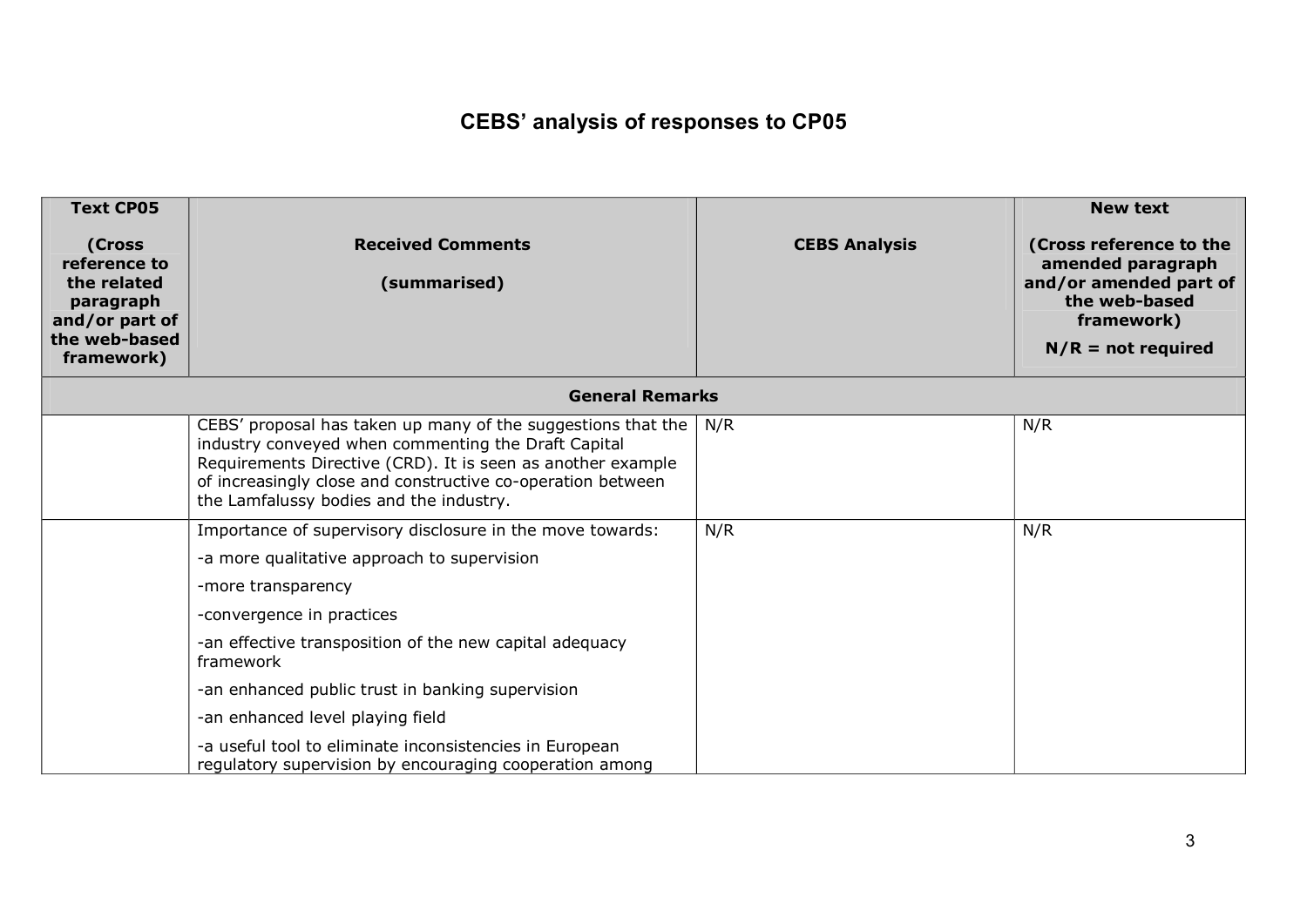| supervisors and convergence                                                                                                                                                                                                                                                                                                                                                                                                                                                                                                                                                                                                                                                                                                                                                                                                                    |                                                                                                                                                                                                                                                                                       |     |  |
|------------------------------------------------------------------------------------------------------------------------------------------------------------------------------------------------------------------------------------------------------------------------------------------------------------------------------------------------------------------------------------------------------------------------------------------------------------------------------------------------------------------------------------------------------------------------------------------------------------------------------------------------------------------------------------------------------------------------------------------------------------------------------------------------------------------------------------------------|---------------------------------------------------------------------------------------------------------------------------------------------------------------------------------------------------------------------------------------------------------------------------------------|-----|--|
| -a tool to identify best practices and sound principles for<br>supervision                                                                                                                                                                                                                                                                                                                                                                                                                                                                                                                                                                                                                                                                                                                                                                     |                                                                                                                                                                                                                                                                                       |     |  |
| Comprehensive and complete structure of the presentation<br>covers all relevant issues, the proposed content enables<br>comparison, the framework is based on adequate principles                                                                                                                                                                                                                                                                                                                                                                                                                                                                                                                                                                                                                                                              | N/R                                                                                                                                                                                                                                                                                   | N/R |  |
| Framework well thought                                                                                                                                                                                                                                                                                                                                                                                                                                                                                                                                                                                                                                                                                                                                                                                                                         |                                                                                                                                                                                                                                                                                       |     |  |
| Para 15<br>A high level of interaction between industry and supervisors<br>will be necessary to promote greater transparency on the part<br>of supervisors. (See below on the review)                                                                                                                                                                                                                                                                                                                                                                                                                                                                                                                                                                                                                                                          | The review process, the national web-<br>pages of FAQs when available, the<br>user's feedback function via the<br>contact details list are tools to be<br>used for supervisors and market<br>participants to interact.                                                                | N/R |  |
| <b>International comparison</b>                                                                                                                                                                                                                                                                                                                                                                                                                                                                                                                                                                                                                                                                                                                                                                                                                |                                                                                                                                                                                                                                                                                       |     |  |
| Most of the respondents found it desirable to extend this<br>supervisory disclosure initiative to the international arena<br>over time. Some suggested exploring this possibility within<br>the context of the broader Regulatory Dialogue as proposed in<br>the Commission's Green Paper on Financial Policy (2005-<br>$2010$ ).<br>Detailed suggestions encompass:<br>- conduct a comparison between the supervisory rules and<br>implementation requirements in the EU and those of non-EU<br>countries,<br>- initiate projects with competent authorities in the major<br>Basel Committee member countries (such as the USA and<br>Japan) and Australia. One respondent proposed to start with<br>the 'Rules and guidance' part of the framework.<br>- allow other regulators to post disclosures on CEBS website<br>on a voluntary basis. | CEBS welcomes the proposal to share<br>its initiative with non-EU countries<br>which are naturally invited to join on<br>a voluntary basis. This could take<br>place in the context of international<br>fora or bilateral relationships, such as<br>the EU-US transatlantic dialogue. | N/R |  |
| <b>Principles</b>                                                                                                                                                                                                                                                                                                                                                                                                                                                                                                                                                                                                                                                                                                                                                                                                                              |                                                                                                                                                                                                                                                                                       |     |  |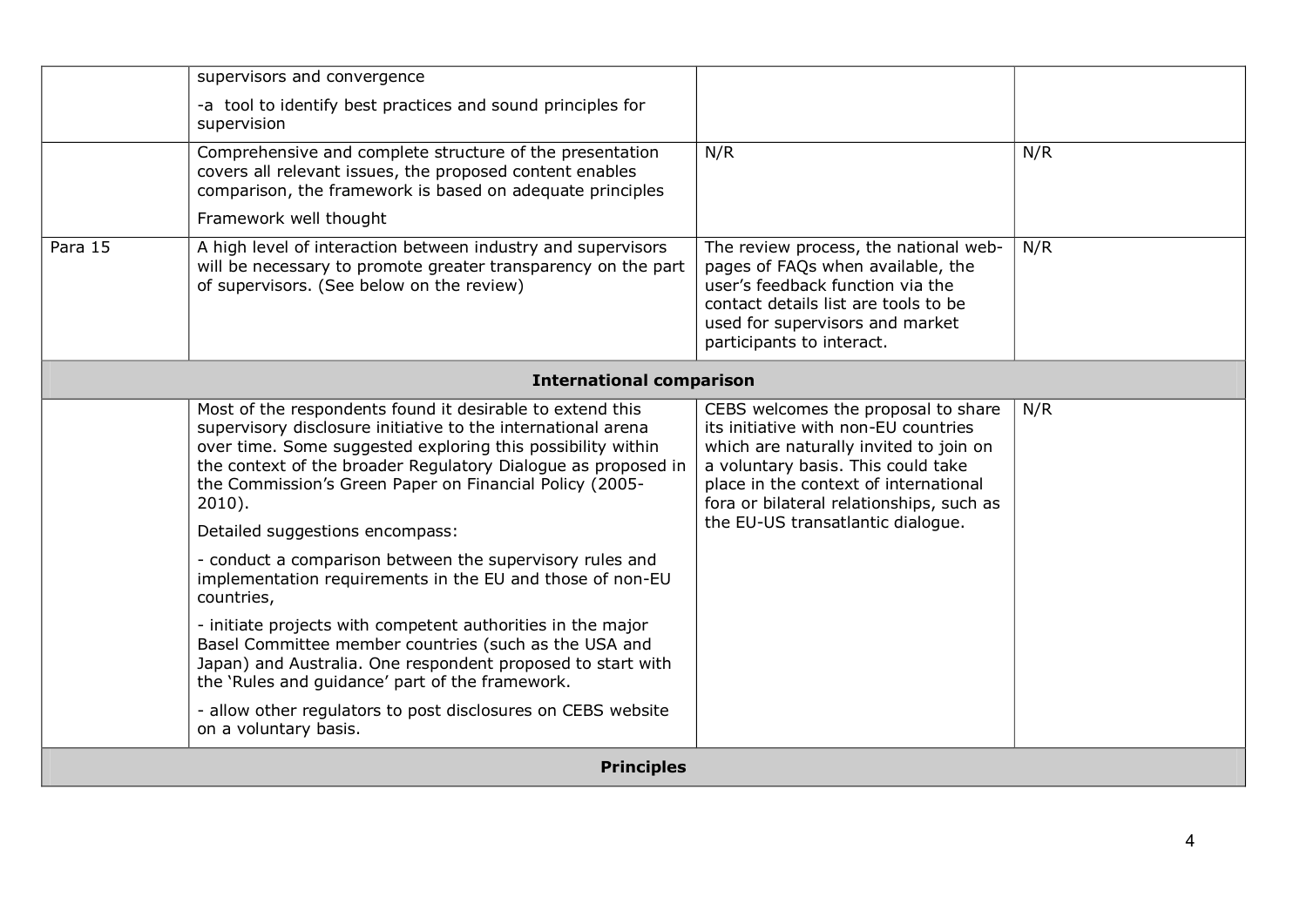| Neutrality of the<br>framework<br>Para 25 i.          | A validation of the information is needed. Given CEBS'<br>coordinating role in the Supervisory Disclosure framework, the<br>validation should be conducted by CEBS. (See 'the review of<br>the framework' below)                                                                                                                                                                                                                                                                                                                                                                                                                                                                                                                                                                                                                                                                                                                                                                                                                                         | The national competent authorities<br>are solely responsible for the quality<br>of the information disclosed and<br>provided to CEBS.                                                                                                                                                                                                                                                                                                                                                          | N/R |
|-------------------------------------------------------|----------------------------------------------------------------------------------------------------------------------------------------------------------------------------------------------------------------------------------------------------------------------------------------------------------------------------------------------------------------------------------------------------------------------------------------------------------------------------------------------------------------------------------------------------------------------------------------------------------------------------------------------------------------------------------------------------------------------------------------------------------------------------------------------------------------------------------------------------------------------------------------------------------------------------------------------------------------------------------------------------------------------------------------------------------|------------------------------------------------------------------------------------------------------------------------------------------------------------------------------------------------------------------------------------------------------------------------------------------------------------------------------------------------------------------------------------------------------------------------------------------------------------------------------------------------|-----|
| Language<br>Para 13 and 25<br>ii.                     | Most of the respondents found that the disclosure texts and<br>documents on the national websites to be made in English on<br>a best-efforts basis insufficient. Proposals encompass:<br>-Efforts should be made to have English disclosures available<br>without delay<br>-all texts and documents should be made available in English.<br>If professional external translation services are used, this is<br>feasible by the entry into force at the beginning of 2007.<br>-Supervisors should work on translating all aspects of their<br>disclosure internet sites and combine this with a disclaimer<br>such as the one provided by CEBS as an example.<br>- Supervisors should commit to making all texts and<br>documents available in English as soon as possible, especially<br>the parts on national discretions and on Pillar 2.<br>The information which is meant to allow comparisons<br>(summaries, comparative tables, manner in which national<br>options and discretions are exercised) should be provided in<br>English as a priority. | It has been deemed more important<br>to have the information disclosed and<br>displayed, should it be in the national<br>language, rather than to delay the<br>publication because of the translation<br>burden.<br>CEBS believes that translating on a<br>best-efforts basis is actually more<br>ambitious than putting a precise date<br>that will be in effect the date of the<br>"slowest" country. Anyway, market<br>discipline is expected to play an<br>important role in this respect. | N/R |
| Confidentiality<br>principle<br>Para 25 iii and<br>99 | -in the case of highly concentrated national banking markets,<br>strict principles should be followed to make sure that non-<br>public information cannot be deducted from aggregate<br>information disclosed by competent authorities.<br>-The statement that supervisory measures taken against<br>individual credit institutions may not be disclosed by the<br>supervisory authority should include 'groups' of credit<br>institutions. (see also para 12)<br>-The statistical data may not only allow no conclusions on<br>institution-specific data but no conclusions either on data of<br>the individual member institutions in case of a disclosure of                                                                                                                                                                                                                                                                                                                                                                                          | According to the confidentiality<br>principle, no supervisory actions or<br>decisions directed at specific<br>institutions will be disclosed.                                                                                                                                                                                                                                                                                                                                                  | N/R |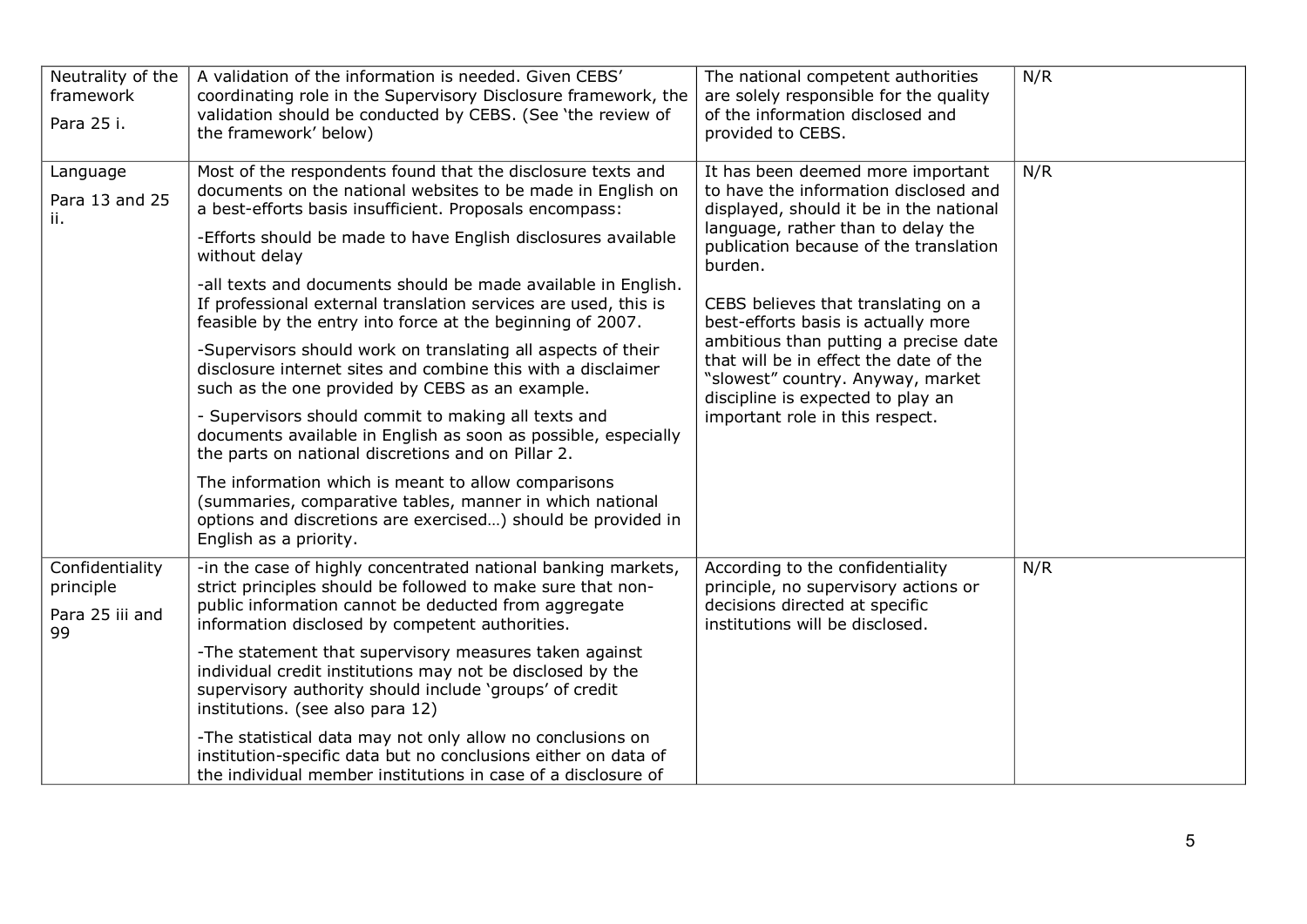|                                                       | aggregated data on decentralised sectors.                                                                                                                                                                                                                                                                                                                                                                                                                                                                                                                                                                                                                                                                                                                                                                                          |                                                                                                                                                                                                                                                                                                                                                                                                                                                                                                                                                                                                                                                                        |                 |
|-------------------------------------------------------|------------------------------------------------------------------------------------------------------------------------------------------------------------------------------------------------------------------------------------------------------------------------------------------------------------------------------------------------------------------------------------------------------------------------------------------------------------------------------------------------------------------------------------------------------------------------------------------------------------------------------------------------------------------------------------------------------------------------------------------------------------------------------------------------------------------------------------|------------------------------------------------------------------------------------------------------------------------------------------------------------------------------------------------------------------------------------------------------------------------------------------------------------------------------------------------------------------------------------------------------------------------------------------------------------------------------------------------------------------------------------------------------------------------------------------------------------------------------------------------------------------------|-----------------|
|                                                       | -The framework should take into consideration banks with<br>special tasks which are statutorily covered by a confidentiality<br>clause.<br>-One respondent sought confirmation that where data is not<br>disclosed by the firm under Pillar 3 for reasons of commercial<br>confidentiality and/or materiality, it would not be necessary to<br>provide such data for inclusion in supervisory disclosure.                                                                                                                                                                                                                                                                                                                                                                                                                          | To the extent that any data to be<br>disclosed in the framework is subject<br>to the materiality/confidentiality<br>waiver, institutions are not liable to<br>provide non material/confidential<br>information for the sole purpose of<br>supervisory disclosure.                                                                                                                                                                                                                                                                                                                                                                                                      |                 |
| Confidentiality<br>principle<br>Para 25 iii and<br>99 | -Some respondents point out that checks and balances need<br>to be in place so that it can be determined whether<br>supervisors are making excessive use of the confidentiality<br>principle.<br>-CEBS should ensure that supervisors develop a convergent<br>policy in this respect and that the overall aim of transparency<br>is not undermined.<br>Suggestions on how to proceed include:<br>-members should report every case of use of the<br>confidentiality waiver to CEBS<br>-CEBS should publish a regular overview of use of the<br>confidentiality waiver by Member States<br>-CEBS should ensure that each supervisory authority<br>publishes guidelines on how it intends to avoid disclosing<br>information which could jeopardise the privacy of individual<br>institutions and when it intends to use this waiver | National competent authorities retain<br>sole responsibility for determining<br>when information may not be<br>disclosed because of a potential<br>breach of confidentiality.<br>CEBS believes that market discipline<br>will constitute some sort of watch dog<br>in this respect.<br>With regard to the 'statistical data'<br>part, CEBS believes it would be useful<br>to use a standardised index in case<br>there would be an empty cell. This<br>would give the reader an indication<br>why a certain cell has not been filled<br>in. The index to be used for empty<br>cells of all tables is:<br>C: confidential;<br>N/M: not material;<br>N/A: not available. | See new para 99 |
| Resource<br>efficiency                                | Most of the respondents supported that the supervisory<br>disclose should not require additional reporting burden for<br>institutions.                                                                                                                                                                                                                                                                                                                                                                                                                                                                                                                                                                                                                                                                                             | N/R                                                                                                                                                                                                                                                                                                                                                                                                                                                                                                                                                                                                                                                                    | N/R             |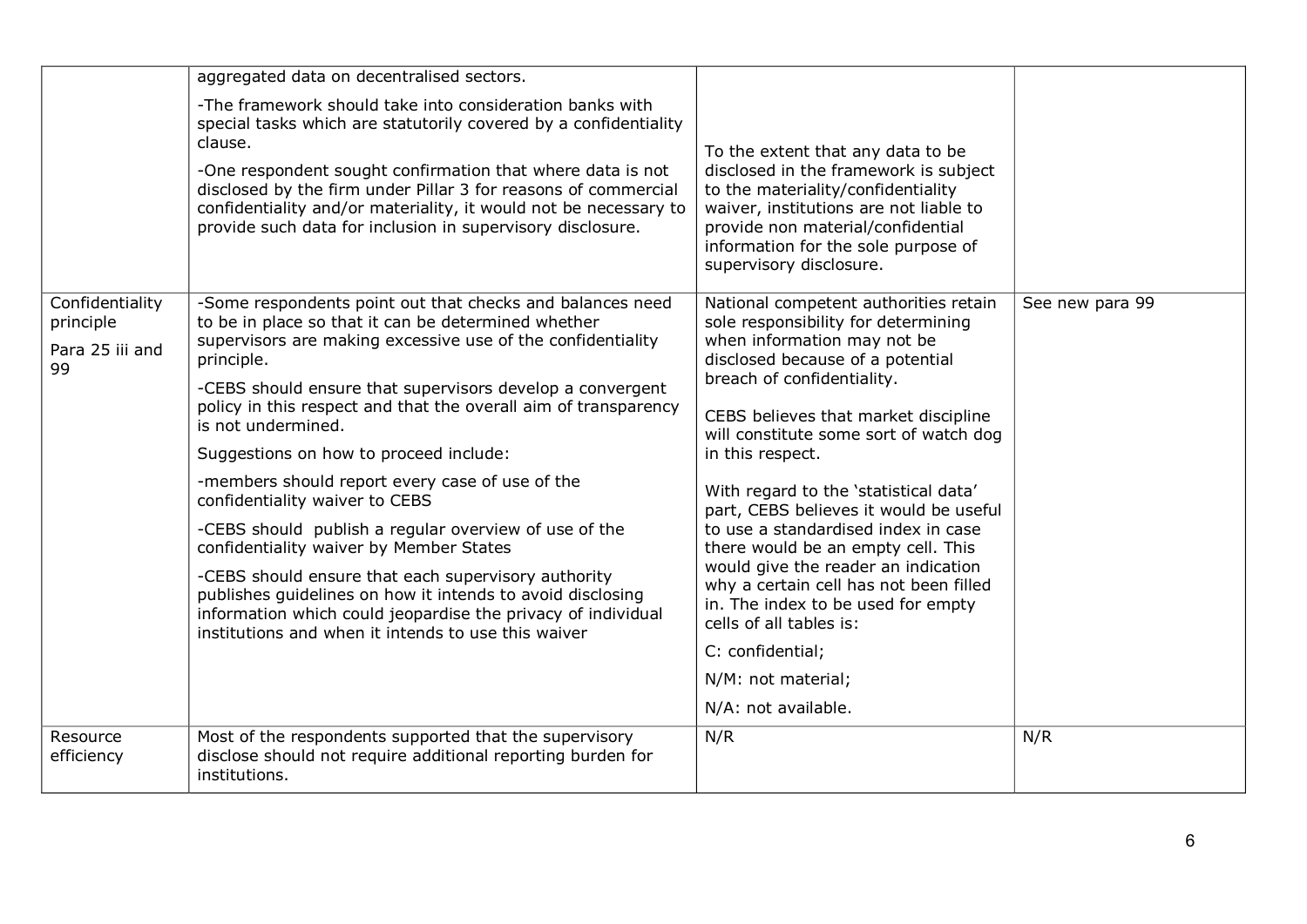| Para 25 iv.<br>Para 93 and 94                               | With regard to the statistical data, no respondent contradicted<br>the use of COREP for collecting the data.                                                                                                                                                                                                                                                                                                                                                                                                                                                                                                                                                                                                                                                             |                                                                                                                                                                                                                                                                                                                                                                            |     |
|-------------------------------------------------------------|--------------------------------------------------------------------------------------------------------------------------------------------------------------------------------------------------------------------------------------------------------------------------------------------------------------------------------------------------------------------------------------------------------------------------------------------------------------------------------------------------------------------------------------------------------------------------------------------------------------------------------------------------------------------------------------------------------------------------------------------------------------------------|----------------------------------------------------------------------------------------------------------------------------------------------------------------------------------------------------------------------------------------------------------------------------------------------------------------------------------------------------------------------------|-----|
| Proportionality<br>Para 26                                  | Two respondents asked for greater clarity as to how the<br>principle will be applied.<br>All the information related to 'rules and guidance', 'options<br>and national discretions', (at least as a priority) and<br>'supervisory review' should be disclosed.                                                                                                                                                                                                                                                                                                                                                                                                                                                                                                           | All Member States are legally required<br>to disclose the four sections of Article<br>144 of the CRD and to this end will<br>use the CEBS supervisory disclosure<br>framework. However, the content of<br>the disclosure for smaller jurisdictions<br>would not necessarily be as broad as<br>that of the larger ones                                                      | N/R |
| Flexibility<br>Para 26                                      | For one respondent, the objectives pursued by Article 144 will<br>not be achieved by imposing strict rules on competent<br>authorities or for that matter on supervised institutions.<br>Rather, a flexible framework, which encourages cooperation,<br>dialogue and mutual understanding between the different<br>national competent authorities, is much more likely to bring<br>about true benefits. Flexibility is also necessary to make sure<br>that the framework functions in the long run.                                                                                                                                                                                                                                                                      | N/R                                                                                                                                                                                                                                                                                                                                                                        | N/R |
|                                                             | <b>Implementation and updating</b>                                                                                                                                                                                                                                                                                                                                                                                                                                                                                                                                                                                                                                                                                                                                       |                                                                                                                                                                                                                                                                                                                                                                            |     |
| <b>The</b><br>implementation<br>date<br>Para 100 and<br>102 | Some respondents agreed or did not provide any comment on<br>the proposed implementation date. Some others would favour<br>an earlier implementation: all relevant information available<br>at this point and at any stage before the implementation of<br>the CRD should be made publicly available to facilitate<br>implementation processes within banks.<br>-If the CRD is finalised prior to completion of the guidelines<br>for implementing the guidelines the framework, an<br>implementation date should be disclosed. The value of the<br>framework will be at its peak in the period prior to the<br>implementation of the CRD.<br>-CEBS should implement the framework as soon as national<br>regulators make available their rules and guidance rather than | End 2006- mid 2008 for the statistical<br>data-should remain the target date<br>for implementing the framework.<br>An earlier implementation date, in the<br>middle of the implementation of the<br>CRD itself, might lead to unnecessary<br>confusion and prove burdensome.<br>This does not override, nor conflict<br>with the current national disclosure<br>practices. | N/R |
|                                                             | wait for finalisation in all Member States. Same holds true for<br>the 'statistical data' part. Respondents advocated that                                                                                                                                                                                                                                                                                                                                                                                                                                                                                                                                                                                                                                               |                                                                                                                                                                                                                                                                                                                                                                            |     |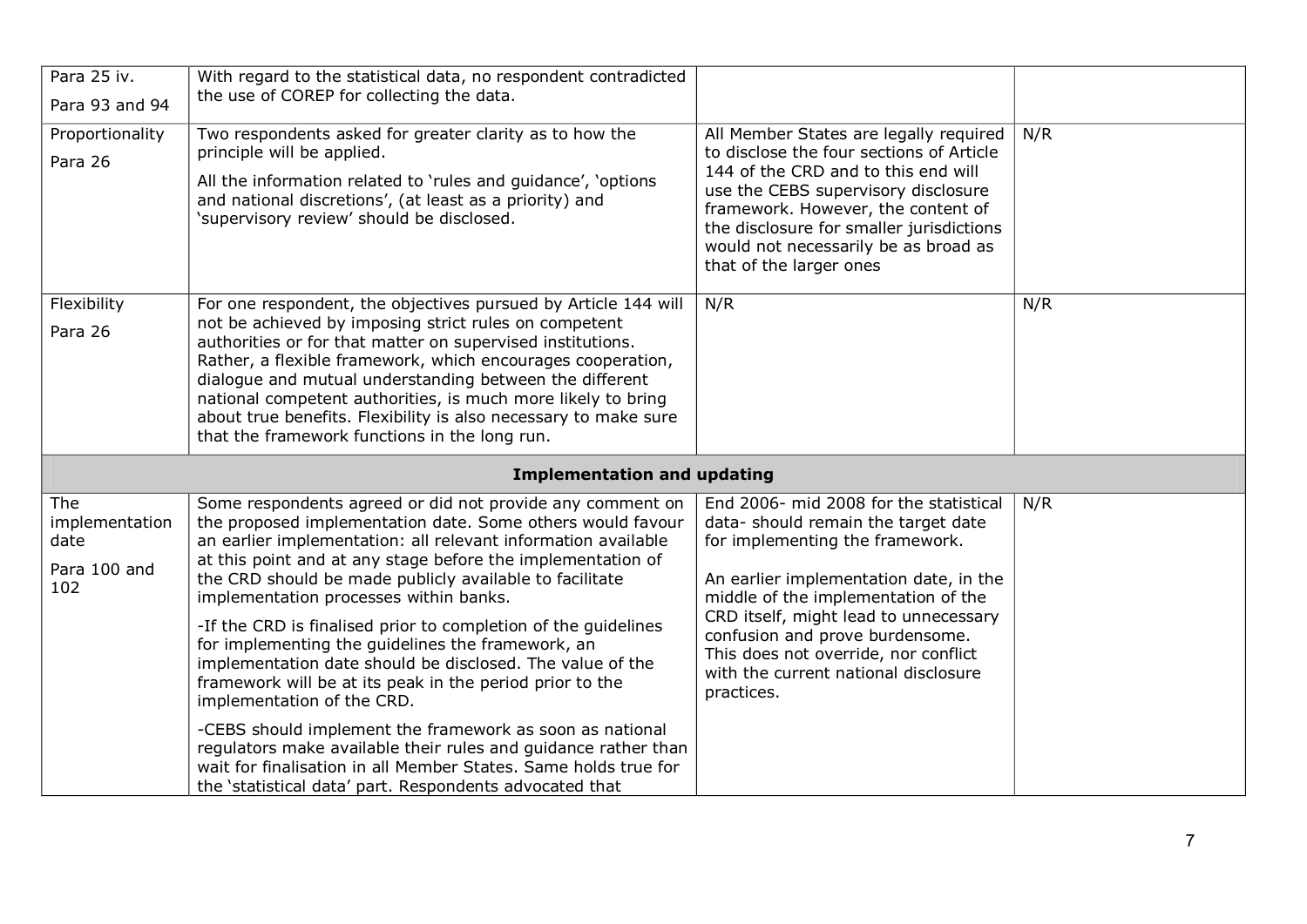|                                   | institutions would particularly like early sight of regulators'<br>approaches to national discretions<br>-As soon as an informal agreement on the draft regulation is                                                                      |                                                                                                                                                                                                                     |                                                              |
|-----------------------------------|--------------------------------------------------------------------------------------------------------------------------------------------------------------------------------------------------------------------------------------------|---------------------------------------------------------------------------------------------------------------------------------------------------------------------------------------------------------------------|--------------------------------------------------------------|
|                                   | reached, the document should be published. It would be<br>wrong to wait for the documents to be officially approved.                                                                                                                       |                                                                                                                                                                                                                     |                                                              |
| The update<br>Para 103 and<br>104 | 1-Most of the respondents found that updating the disclosures<br>of the qualitative information at least once a year is not<br>sufficient.<br>Suggestions include:                                                                         | The Supervisory Disclosure<br>framework should remain neutral and<br>should not bear on the national<br>updating practices. Moreover, it<br>remains within the national                                             | See new para 106 and 107<br>and the updated website<br>demo. |
|                                   | - Legal rules, regulations and decisions on national options to<br>be updated on an on-going basis                                                                                                                                         | supervisors' responsibility to update<br>the information according to their                                                                                                                                         |                                                              |
|                                   | - Information such as new or changed legislation, change in<br>the use of national discretions, new CEBS agreements, etc.<br>should be made available swiftly on a prompt and continuous<br>basis.                                         | national practices and at least once a<br>year at set out in Para 103 of CP 05<br>As indicated in para 105, if the<br>structure relies on hyperlinks between                                                        |                                                              |
|                                   | -Updates to occur at every important change.                                                                                                                                                                                               | webpages, any updates made to a                                                                                                                                                                                     |                                                              |
|                                   | 2-It is important for supervisors to indicate very clearly a<br>reference date as of which the published information is valid.<br>Information on the update of the disclosure should be made<br>available in an appropriate form to users. | national website should automatically<br>result in updating the CEBS website.<br>Should there be no automatic update,<br>national authorities will be responsible<br>for notifying CEBS when an update of           |                                                              |
|                                   | Suggestions on how to proceed include:                                                                                                                                                                                                     | information contained in the national                                                                                                                                                                               |                                                              |
|                                   | -Indicate the last up-date by using date fields in the tables so<br>that it is possible to determine when the last update occurred<br>for a particular national authority                                                                  | part of the supervisory disclosure<br>framework is made. Accordingly, the<br>general principle should be that any<br>national update triggers an update of<br>the CEBS website.<br>In the front page of each of the |                                                              |
|                                   | - create an email alert to any update and give the possibility<br>to select the areas/disclosed elements for which notifications<br>should be sent                                                                                         |                                                                                                                                                                                                                     |                                                              |
|                                   | - withdraw outdated information                                                                                                                                                                                                            | current 4 sections (Rules and<br>guidance, Options and national                                                                                                                                                     |                                                              |
|                                   | - All the new disclosures should be flagged in a consolidated<br>document on a quarterly basis.                                                                                                                                            | discretions, Supervisory review,<br>Statistical data), a list of updates will                                                                                                                                       |                                                              |
|                                   | 3-The responsibilities of updating should be clarified. Some<br>respondents proposed the updating should be monitored by                                                                                                                   | be displayed (see website demo)<br>based on the information (latest                                                                                                                                                 |                                                              |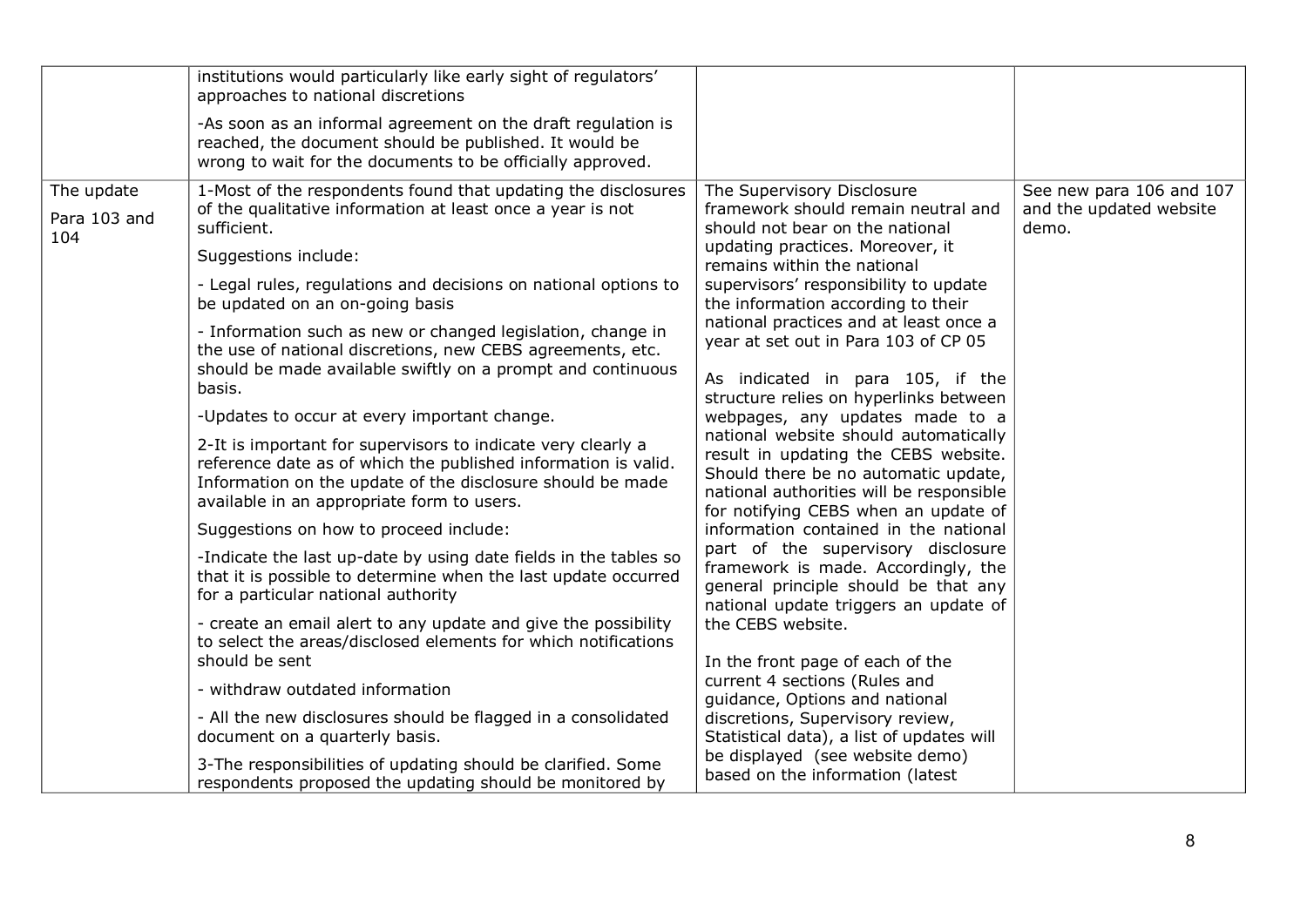|                          | <b>CEBS</b><br>The 'procedure' proposed by CEBS (paragraph 104) to update<br>the CEBS website when a national site is changed is a simple<br>and straightforward solution.                                                                                                                                                                                                                                                                                                                                                                                                                                                                                                                 | update and link to the webpage)<br>national authorities send to CEBS.<br>CEBS proposes to install an E-mail<br>alert system whereby an e-mail alert<br>is sent to subscribers each time a<br>section in the Supervisory Disclosure<br>framework on the CEBS website is<br>updated.<br>Users can select which information to<br>subscribe from seven options:<br>All alerts<br>CEBS news and press releases<br>Supervisory Disclosure generally<br>Rules and guidance<br>Options and national discretions<br>Supervisory review<br>Statistical data |     |
|--------------------------|--------------------------------------------------------------------------------------------------------------------------------------------------------------------------------------------------------------------------------------------------------------------------------------------------------------------------------------------------------------------------------------------------------------------------------------------------------------------------------------------------------------------------------------------------------------------------------------------------------------------------------------------------------------------------------------------|----------------------------------------------------------------------------------------------------------------------------------------------------------------------------------------------------------------------------------------------------------------------------------------------------------------------------------------------------------------------------------------------------------------------------------------------------------------------------------------------------------------------------------------------------|-----|
|                          | The review of the framework                                                                                                                                                                                                                                                                                                                                                                                                                                                                                                                                                                                                                                                                |                                                                                                                                                                                                                                                                                                                                                                                                                                                                                                                                                    |     |
| Para 25.v. and<br>Part V | Regular monitoring by CEBS is necessary, with a view to<br>improving it and making it match the needs of supervisors<br>and market participants. At the same time, the interlinking<br>between websites, the necessity of frequent updates and the<br>preparation of the documents for disclosure will be a<br>demanding task, requiring an intensive and complex website-<br>management. While the availability of adequate resources for<br>these purposes will be a precondition for its success, the cost-<br>benefit ratio of the project will have to be monitored as well.<br>This will also need a strong management of the review and<br>the updating.<br>1-Content of the review | 1-CEBS' annual review of the<br>framework is intended to be a fact-<br>finding and stock taking exercise to<br>monitor whether the required<br>information is provided and disclosed.<br>The overall structure and the format<br>of the framework have been designed<br>to be simple and flexible enough to<br>be adapted within a reasonable time<br>schedule.<br>2-Update. See analysis above.                                                                                                                                                   | N/R |
|                          | -Regulators should be required to assess the accuracy of the<br>data at minimum on a quarterly basis. Confirmation of this                                                                                                                                                                                                                                                                                                                                                                                                                                                                                                                                                                 | 3 and 4- User feedback will be an                                                                                                                                                                                                                                                                                                                                                                                                                                                                                                                  |     |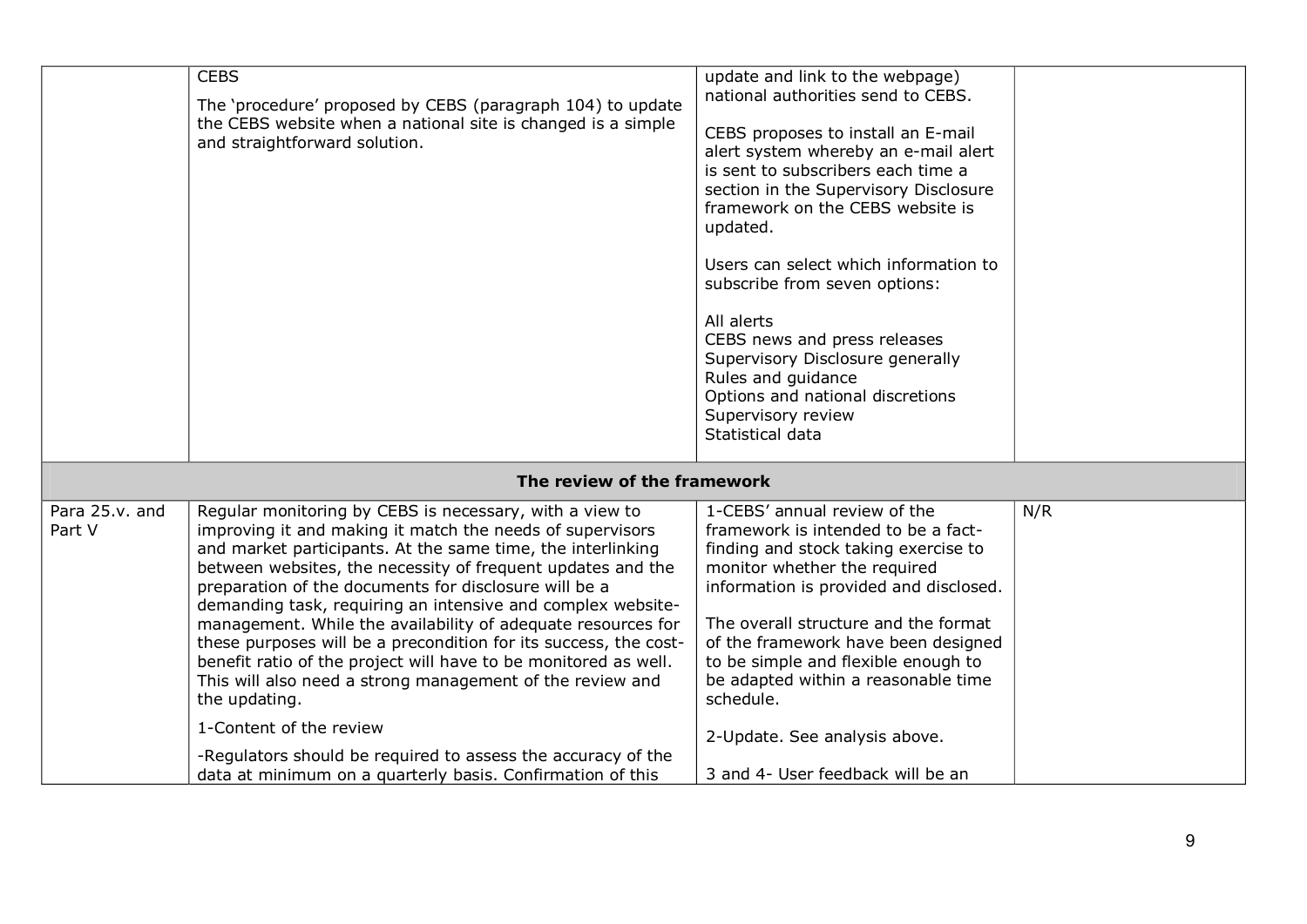| assessment should also be made available on the website.                                                                                                                                                                                                                                                                                                                                                                                                                                                                     | important part in the future                                                                                                                                                                                                                                                                          |  |
|------------------------------------------------------------------------------------------------------------------------------------------------------------------------------------------------------------------------------------------------------------------------------------------------------------------------------------------------------------------------------------------------------------------------------------------------------------------------------------------------------------------------------|-------------------------------------------------------------------------------------------------------------------------------------------------------------------------------------------------------------------------------------------------------------------------------------------------------|--|
| -Improving the framework also includes identifying and<br>removing possible administrative burdens that may arise,<br>although not intended initially.                                                                                                                                                                                                                                                                                                                                                                       | development of the website functions.<br>Users will be able to send feedback to<br>the CEBS Communications Officer by<br>e-mail via the contact details list                                                                                                                                          |  |
| -CEBS should monitor continuously the quality of processing<br>and the publication of the information, e.g. ensuring that<br>consistent collation is used as to make the information<br>comparable. In this context, CEBS should not only be<br>responsible for the upkeep of the website, but also for<br>ensuring that the interpretation of the Common Reporting<br>Framework is sufficiently consistent to ensure that the<br>information on the SDF is fully comparable across the EU.                                  | posted on the CEBS website.<br>Whether a review of the Supervisory<br>Disclosure framework should be<br>conducted on a yearly basis, e.g. by<br>publishing an open questionnaire on<br>the CEBS website to all users asking<br>comments for further improvement,<br>will be considered in due course. |  |
| -It must be ensured that all cross-references and links<br>between national pages and the CEBS website function<br>smoothly. Responsibility for maintaining this must be clearly<br>allocated to CEBS.                                                                                                                                                                                                                                                                                                                       |                                                                                                                                                                                                                                                                                                       |  |
| -CEBS should be responsible for permanently monitoring the<br>quality and regularly updating the data.                                                                                                                                                                                                                                                                                                                                                                                                                       |                                                                                                                                                                                                                                                                                                       |  |
| -Some validation of the data must be ensured.                                                                                                                                                                                                                                                                                                                                                                                                                                                                                |                                                                                                                                                                                                                                                                                                       |  |
| 2- The framework's success depends crucially on the data<br>being carefully and regularly updated. CEBS should consider<br>developing action plans if significant differences in<br>interpretation and implementation become evident or/and if<br>certain supervisors are delaying disclosure or if the published<br>information is incomplete. One respondent would suggest that<br>supervisors not meeting their obligations be required to<br>disclose any delay with a justification within the disclosure<br>framework. |                                                                                                                                                                                                                                                                                                       |  |
| 3- On-going feedback should be sought from users,<br>particularly during the initial phases of implementation.<br>Resulting amendments and improvements should be made to<br>the framework in a timely manner.                                                                                                                                                                                                                                                                                                               |                                                                                                                                                                                                                                                                                                       |  |
| The users of the framework should be consulted and their<br>views considered when assessing whether the framework                                                                                                                                                                                                                                                                                                                                                                                                            |                                                                                                                                                                                                                                                                                                       |  |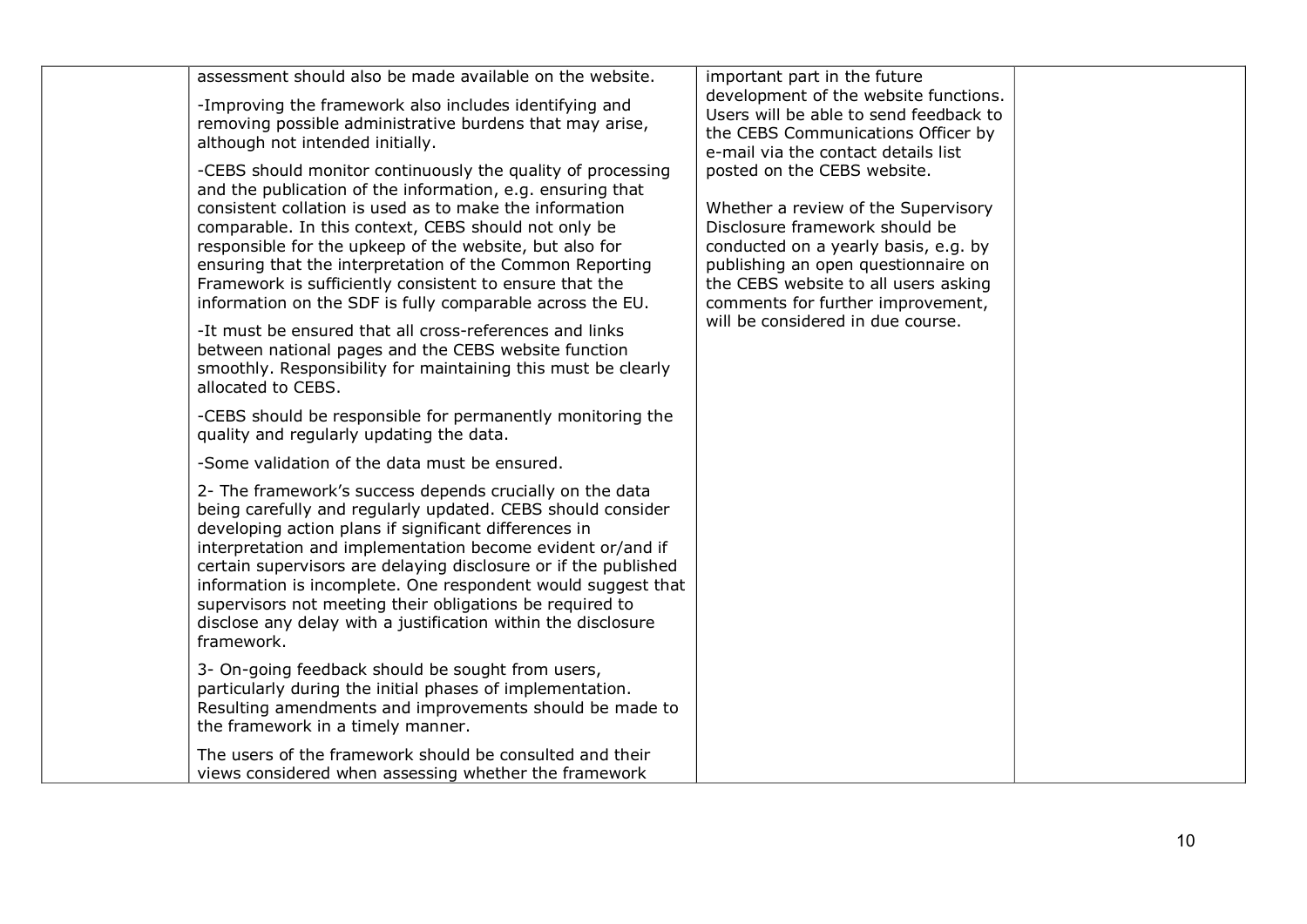| facilitates meaningful comparison.                                                                                                                                                                                                                                                                                                                                                      |     |     |
|-----------------------------------------------------------------------------------------------------------------------------------------------------------------------------------------------------------------------------------------------------------------------------------------------------------------------------------------------------------------------------------------|-----|-----|
| Based on the analyses of the disclosed information, users will<br>identify areas of particular concern and inform CEBS of their<br>findings. CEBS should then hold an ad-hoc meeting and<br>decide on a set of measures to be taken.                                                                                                                                                    |     |     |
| 4-A review of the framework is needed in the future, based on<br>the experience gathered and on the feedback provided by<br>supervisors and market participants alike, e.g. after a period<br>of one or 2 years, to correct some difficulties that cannot be<br>foreseen today. Such a review should take into account the<br>industry views, via any public consultation on the issue. |     |     |
| <b>Meaningful comparison (see CP05 Question#1)</b>                                                                                                                                                                                                                                                                                                                                      |     |     |
| All respondents indicated that the proposed framework allows<br>for a meaningful comparison. This will have to be confirmed<br>when it is up and running.                                                                                                                                                                                                                               | N/R | N/R |
| One respondent has identified the risks that the framework<br>lead to a 'race to the top' between competent authorities,<br>whereby all supervisors would copy the authority with the<br>most stringent rules. Supervisory convergence should not<br>mean convergence towards a level of supervision with the<br>highest reporting requirements in each area.                           |     |     |
| <b>Additional disclosure (see CP05 Question#2)</b>                                                                                                                                                                                                                                                                                                                                      |     |     |
| To most of the respondents, the framework has struck the<br>right balance between both qualitative and quantitative<br>information. The framework provides with specific guidelines<br>on what must be disclosed and prevents the amount and<br>quality of information from varying too much between<br>member states.                                                                  | N/R | N/R |
| However one respondent pointed out the risk of 'information<br>overload' which may occur as a result of para 30, which can<br>make it difficult to distinguish important information from<br>accessory information. Regular reviews will be needed to<br>assess the reality of such a risk.                                                                                             |     |     |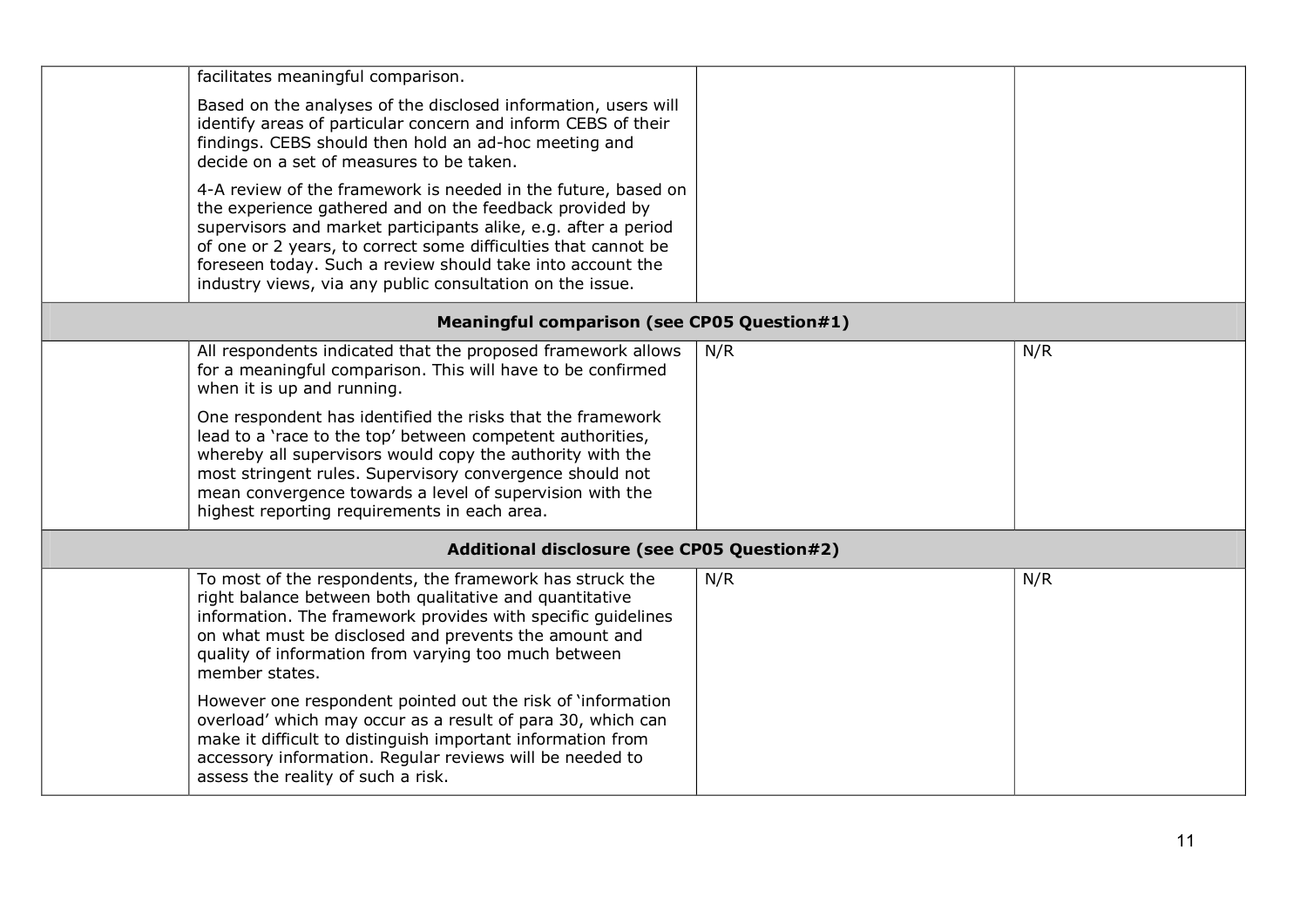| Scope                            | Most of the respondents did not oppose the proposed scope.                                                                                                                                                                                                                                                                                                                                                                                                                                                                                                                                                                                                                                                                                                                                                                                                                                                                                                                                                                                                                                                                                    | The extension of the scope of the                                                                                                                                                                                                                                                                                                                                                                                                                                                                                                                                                                                                                                                                                       | N/R |
|----------------------------------|-----------------------------------------------------------------------------------------------------------------------------------------------------------------------------------------------------------------------------------------------------------------------------------------------------------------------------------------------------------------------------------------------------------------------------------------------------------------------------------------------------------------------------------------------------------------------------------------------------------------------------------------------------------------------------------------------------------------------------------------------------------------------------------------------------------------------------------------------------------------------------------------------------------------------------------------------------------------------------------------------------------------------------------------------------------------------------------------------------------------------------------------------|-------------------------------------------------------------------------------------------------------------------------------------------------------------------------------------------------------------------------------------------------------------------------------------------------------------------------------------------------------------------------------------------------------------------------------------------------------------------------------------------------------------------------------------------------------------------------------------------------------------------------------------------------------------------------------------------------------------------------|-----|
| Para 10 and 30                   | -A respondent was keen to see the Trading Book Review<br>incorporated within the framework as soon as possible.                                                                                                                                                                                                                                                                                                                                                                                                                                                                                                                                                                                                                                                                                                                                                                                                                                                                                                                                                                                                                               | framework will be considered in due<br>course.                                                                                                                                                                                                                                                                                                                                                                                                                                                                                                                                                                                                                                                                          |     |
|                                  | -A respondent supported the extension of the framework to<br>elements of the CRD that have not been part of the Basel<br>Review, such as capital                                                                                                                                                                                                                                                                                                                                                                                                                                                                                                                                                                                                                                                                                                                                                                                                                                                                                                                                                                                              |                                                                                                                                                                                                                                                                                                                                                                                                                                                                                                                                                                                                                                                                                                                         |     |
|                                  | A respondent proposed including consultative material already<br>during the transitory period. A clear-cut line between advisory<br>and consultative regulations and finalised regulations would<br>be needed to prevent confusion.                                                                                                                                                                                                                                                                                                                                                                                                                                                                                                                                                                                                                                                                                                                                                                                                                                                                                                           | As already commented above, an<br>earlier implementation of the<br>supervisory disclosure framework<br>may lead to confusion. Moreover,<br>CEBS fears information and updating<br>overload would lead to an<br>unmanageable burden at this point in<br>time. This does not conflict with<br>national disclosure or consultation<br>practices.                                                                                                                                                                                                                                                                                                                                                                           | N/R |
| Rules and<br>guidance<br>Para 49 | -All guidance relating to the CRD implementation, including<br>informal guidance, should be disclosed. No information<br>asymmetry should occur.<br>-Consultative documents should also be disclosed<br>-Apart from the national discretions, a large number of<br>differences may emerge when it comes to implementing the<br>CRD, especially with regard to rules which are uniformly<br>transposed into national law, but differently interpreted by<br>supervisors. CEBS should complement the framework with a<br>section on differing interpretations and practice of national<br>regulators in important areas, such as partial use, use test,<br>conditions for approval of IRB Approaches<br>-Additional information should be included to identify EU<br>commonalities. If the majority of the 25 member states agree<br>on a particular kind of application or interpretation, this<br>should be specified and labelled as a "majority standard" both<br>in the tables and in a separate table on the CEBS website.<br>This would allow a quick overview of the degree of<br>convergence in a certain area. Supervisors applying a | CP05 already encourages national<br>competent authorities to the widest<br>disclosure possible of the rules and<br>quidance, whatever their form and to<br>the extent they are of a general<br>range: e.g. instructions,<br>methodological notes, administrative<br>notices, informal documents, circulars<br>or consultative papers. However, for<br>the framework to remain user-friendly<br>and manageable, comprehensiveness<br>should not be envisaged without<br>consideration of the materiality of<br>disclosed information.<br>Interpretations of the CRD will be<br>contained in national guidance, while<br>the EU "majority standard", or rather<br>consensus, will be provided through<br>CEBS guidelines. | N/R |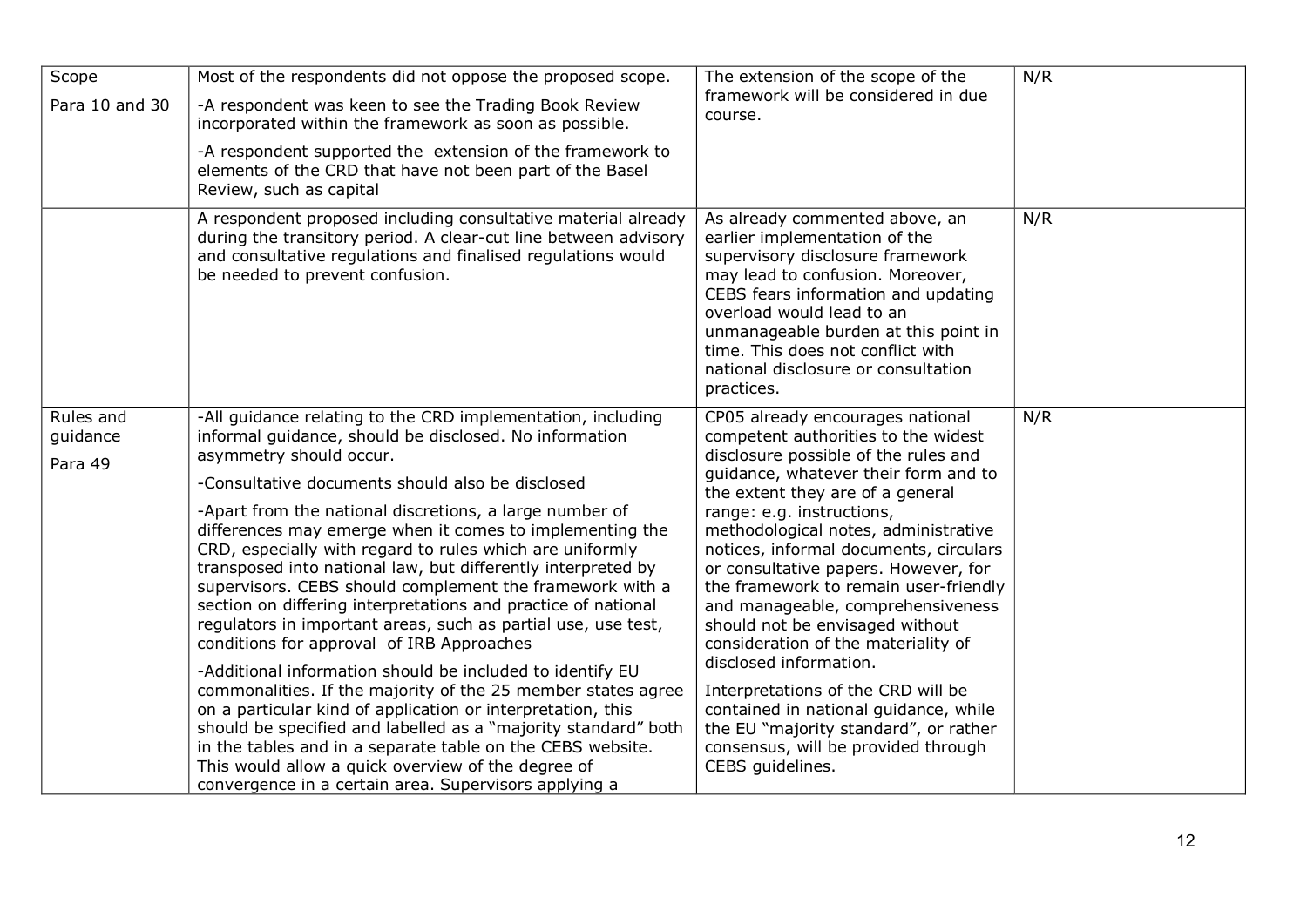|                                                                         | different standard could easily be identified. This disclosure<br>would allow to put 'peer group pressure' to persuade<br>diverging member states into joining the common approach.                                                                                                                                                                                                                                                                                                                                                                          | This is likely to be the case for<br>provisions raising interpretative issues<br>in the field of model validation: CP10<br>will provide "EU standard" to e.g.<br>permanent partial use, while guidance<br>released on national websites will<br>precise the different approaches<br>adopted in EU countries (refer to the<br>table on model validation).                                                                                                                                                                          |     |
|-------------------------------------------------------------------------|--------------------------------------------------------------------------------------------------------------------------------------------------------------------------------------------------------------------------------------------------------------------------------------------------------------------------------------------------------------------------------------------------------------------------------------------------------------------------------------------------------------------------------------------------------------|-----------------------------------------------------------------------------------------------------------------------------------------------------------------------------------------------------------------------------------------------------------------------------------------------------------------------------------------------------------------------------------------------------------------------------------------------------------------------------------------------------------------------------------|-----|
|                                                                         | -CEBS should drive the future work plan for convergence in<br>the EU. One important spin off will be in monitoring, and<br>analysing, both nationally and across the EU, the take up of<br>the various approaches within the framework for both credit<br>and operational risk. A step-by-step plan aimed at levelling<br>the differences in the interpretation is also proposed. On the<br>basis of a quarterly follow-up, one should see whether there<br>has been any harmonisation and, if not, measures must be<br>taken in order to achieve that aim.  | Moreover, providing interpretations<br>under a dedicated format would be<br>time consuming and resource<br>demanding, especially in terms of<br>updating.<br>As mentioned in para 17, it is<br>expected that enhanced disclosure<br>will help to promote a level playing<br>field in the EU by fostering<br>convergence in European practices.                                                                                                                                                                                    |     |
| Disclosure on<br>the validation of<br>Advanced<br>Approaches<br>Para 57 | -EU credit institutions look forward to being provided with<br>clear and comprehensive information in this area<br>- A high level overview of the grounds for non-acceptance of<br>applications to advanced approaches, without breaking the<br>confidentiality principle, would assist the consistency in the<br>approaches adopted and in the basis for decisions.<br>- major rules adopted by individual countries should be<br>presented on the CEBS website. At least, a summary of the<br>national guidelines should be published on the CEBS website. | No comment<br>The disclosure of "positive" national<br>quidance in the field of model<br>approval is deemed sufficient, bearing<br>in mind that final decisions will<br>contain group-specific as well as<br>country-specific terms and conditions.<br>It would be also difficult to capture all<br>the grounds for non-acceptance.<br>This would be achieved through the<br>table related to "model approval" put<br>on the CEBS website: each Member<br>State will fill their respective column<br>by incorporating descriptive | N/R |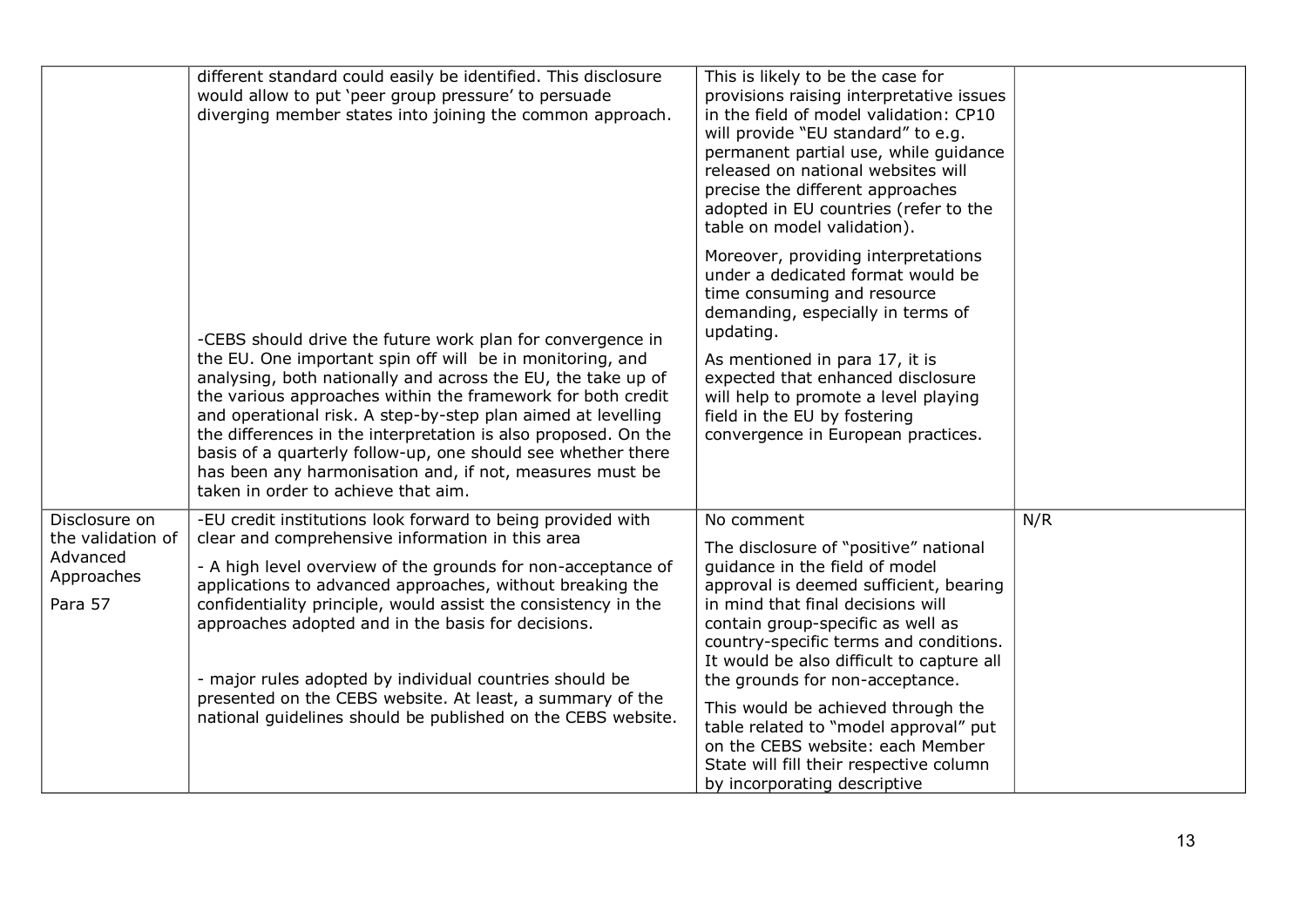|                 |                                                                                                                                                                                                                                                                                                           | comments regarding the application<br>process.                                                                                                                                                                                                                                                            |                                                       |
|-----------------|-----------------------------------------------------------------------------------------------------------------------------------------------------------------------------------------------------------------------------------------------------------------------------------------------------------|-----------------------------------------------------------------------------------------------------------------------------------------------------------------------------------------------------------------------------------------------------------------------------------------------------------|-------------------------------------------------------|
|                 | A respondent suggested adding a page with a collection of<br>solid and comparative external documents and studies -to the<br>extent that this is allowed by copyright laws- to promote the<br>general perception of important findings and the public<br>discussion of regulatory and supervisory issues. | CEBS welcomes the proposal and will<br>consider it in due course, as a<br>possible improvement.                                                                                                                                                                                                           | N/R                                                   |
| <b>Annex II</b> | The proposed set of data to be disclosed is sufficient. It allows<br>interested parties to measure the impact of the CRD in<br>concrete terms.                                                                                                                                                            |                                                                                                                                                                                                                                                                                                           |                                                       |
|                 | Suggestions included:                                                                                                                                                                                                                                                                                     |                                                                                                                                                                                                                                                                                                           |                                                       |
|                 | -Where comparable pre-Basel II (Basel I) statistical data are<br>available, this should also be disclosed to aid comparisons<br>between Basel I and Basel II figures (e.g. aggregated capital<br>ratios)<br>- Once the Supervisory Disclosure framework has been                                          | A comparison between Basel I and<br>Basel II figures may not allow for<br>meaningful comparisons (different<br>data bases) as outlined in Article 144<br>of the CRD. Accordingly, data from<br>institutions that are still under the<br>Basel I framework in 2007, will not be<br>included in the tables. |                                                       |
|                 | running for at least a year, the number of "hits" in the various<br>segments of the site should be monitored and the menu of<br>information tailored accordingly.                                                                                                                                         | This will be considered in due course.                                                                                                                                                                                                                                                                    |                                                       |
|                 | - The framework should provide with the number/percentage<br>of firms that have applied for the advanced approaches for<br>credit risk and operational risk.                                                                                                                                              | CEBS has provided data on the<br>number of institutions that use the<br>different approaches for credit risk<br>and operational risk. CEBS feels that<br>the suggested additional disclosure<br>could lead to a breach of<br>confidentiality in many countries.                                           |                                                       |
|                 | -The statistical data disclosed in the section on supervisory<br>actions and measures must be interpreted in their over-all<br>context. For example, the number of on-site inspections is<br>closely related to the structure of the respective banking                                                   | The definition of $*$ <i>on-site</i>                                                                                                                                                                                                                                                                      | See para 100 and Annex II<br>The definition $#$ 50 in |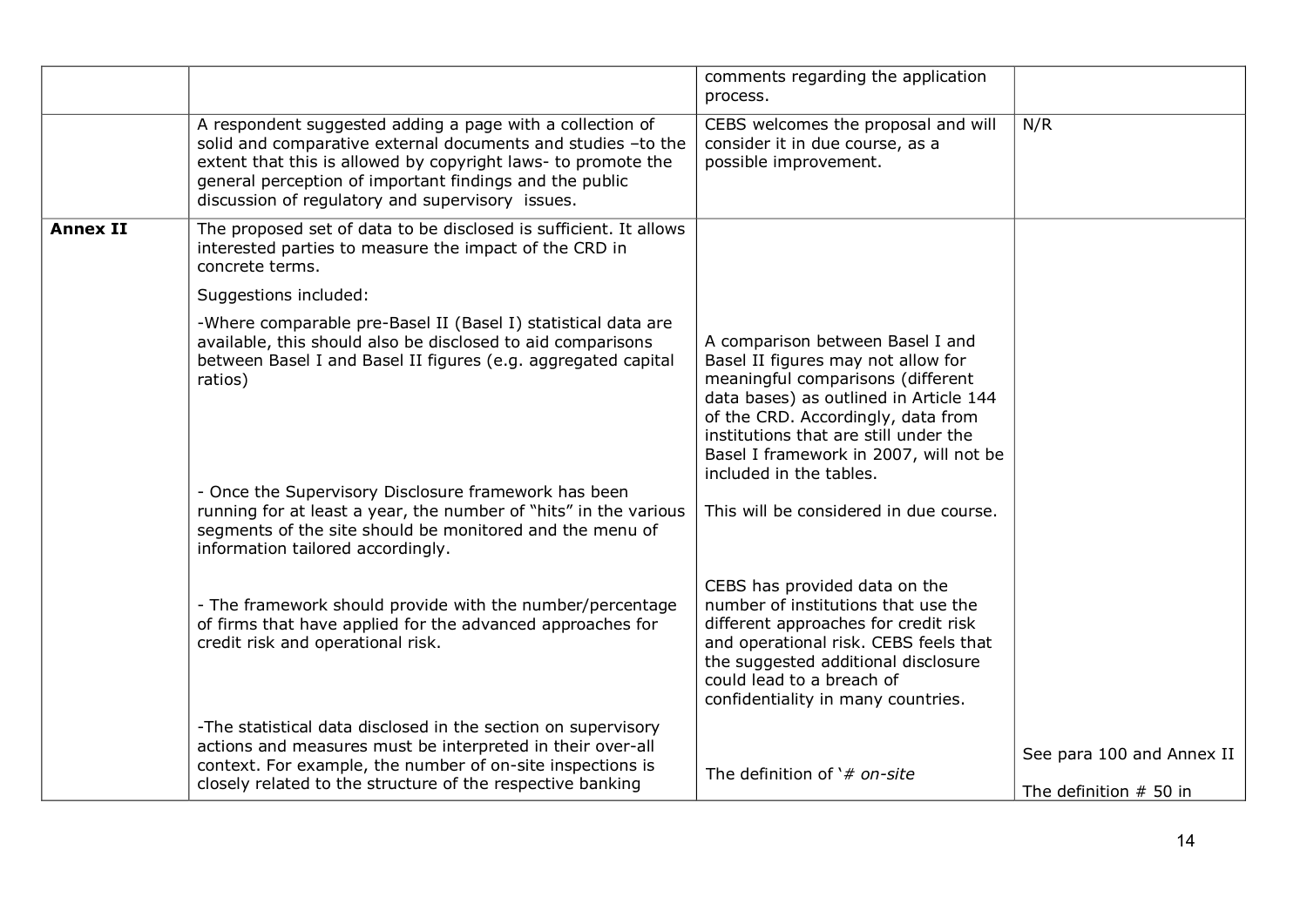|                                           | Use of the framework-(see Question#3)                                                                                                                                                                                                                 |                                                                                                                                                                                                                                                                                            |                                                                                                                                                                               |
|-------------------------------------------|-------------------------------------------------------------------------------------------------------------------------------------------------------------------------------------------------------------------------------------------------------|--------------------------------------------------------------------------------------------------------------------------------------------------------------------------------------------------------------------------------------------------------------------------------------------|-------------------------------------------------------------------------------------------------------------------------------------------------------------------------------|
| Data on<br>investment<br>firms<br>Para 98 | Investment firms' data should be disclosed as the CRD applies<br>equally to them. The proportionality principle embodied in<br>Para 26 should protect confidentiality                                                                                 | Investment firms' data will be<br>disclosed, subject to the<br>confidentiality principle.                                                                                                                                                                                                  | Former Para 98 has been<br>deleted. The templates<br>have been modified to<br>make it clear that<br>investment firms' data are<br>to be disclosed.                            |
|                                           |                                                                                                                                                                                                                                                       |                                                                                                                                                                                                                                                                                            | It does not include other<br>supervisory contact on-<br>site, such as visits. It does<br>however include regular<br>on-site inspections.                                      |
|                                           |                                                                                                                                                                                                                                                       |                                                                                                                                                                                                                                                                                            | · obtaining additional<br>information needed to<br>assess the condition of the<br>bank.                                                                                       |
|                                           |                                                                                                                                                                                                                                                       |                                                                                                                                                                                                                                                                                            | • determining that<br>information provided by<br>banks is reliable;                                                                                                           |
|                                           |                                                                                                                                                                                                                                                       | of<br>"Supervisory<br>Review"<br>the<br>Framework<br>Supervisory<br>for<br>Disclosure) the figures provided in<br>this template might not be fully<br>comparable between countries and<br>before drawing any conclusions these<br>differences<br>should<br>be<br>carefully<br>considered " | • providing independent<br>verification that adequate<br>internal governance<br>(including risk<br>management and internal<br>control systems) exists at<br>individual banks; |
|                                           | One respondent favoured the non-disclosure of the number of<br>on-site inspections. Another suggested having a more precise<br>definition of on-site inspections and overall assessments<br>(responsibility, scope and extent of on-site inspections) | to the Pillar 2 data table :<br>"Due<br>to differences in national<br>regulations as well as in supervisory<br>practices and approaches across the<br>Member States (see Part IV. B. 3.                                                                                                    | to predefined<br>examinations, conducted<br>within the institution<br>either by the supervisors'<br>own staff or external<br>auditors with a view to:                         |
|                                           | environment. It should not be automatically understood as a<br>sign of "better" or more careful supervision.                                                                                                                                          | inspections' in Annex II is amended<br>and the following footnote is inserted                                                                                                                                                                                                              | Annex II '# of on-site<br>inspections' is:' This refers                                                                                                                       |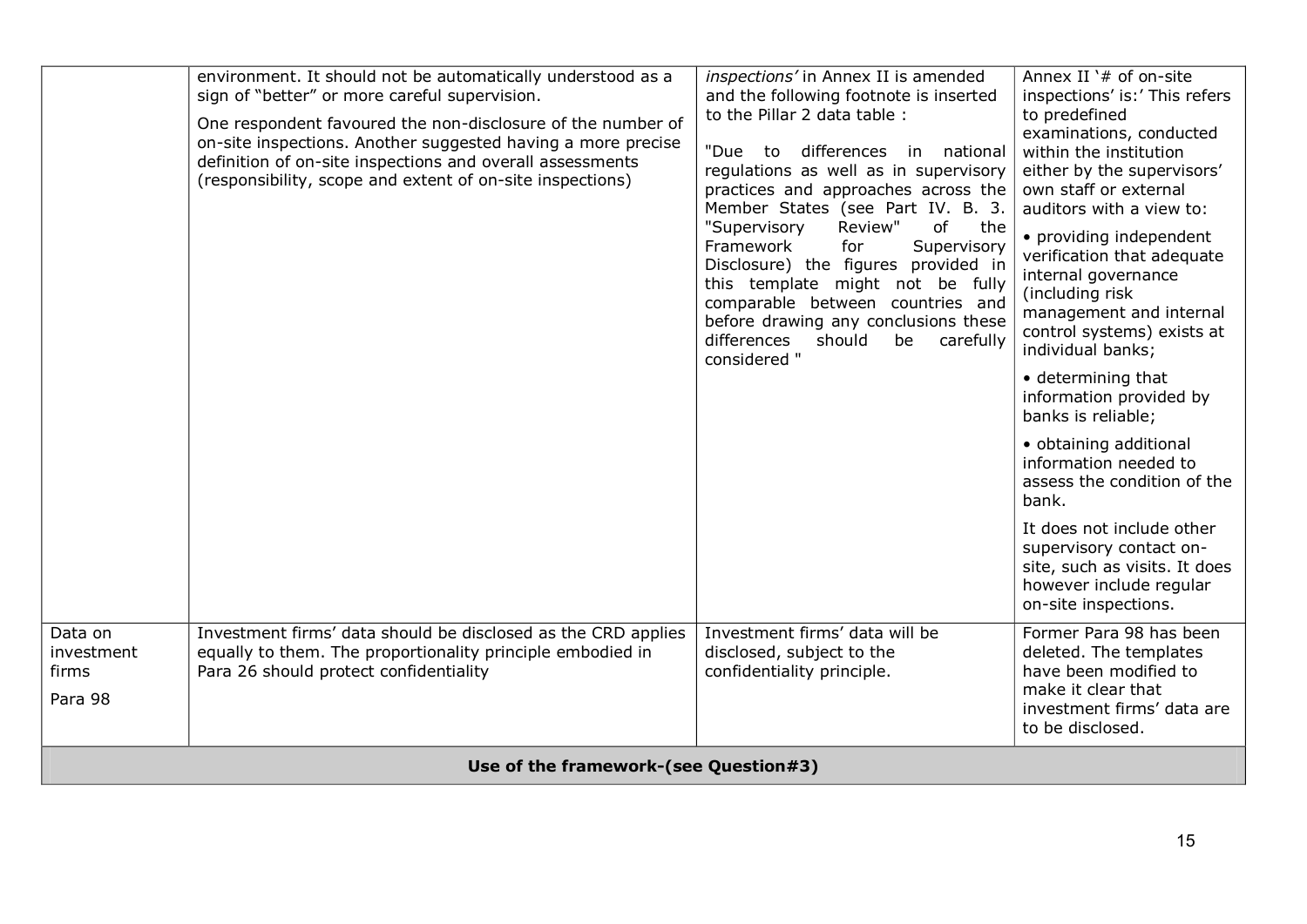| -source of information for banking associations when<br>addressing queries from their members                                                                                                                                                                                                           | N/R | N/R |
|---------------------------------------------------------------------------------------------------------------------------------------------------------------------------------------------------------------------------------------------------------------------------------------------------------|-----|-----|
| -allow the creation of some sort of check list of terms whose<br>definitions vary from one country to another.                                                                                                                                                                                          |     |     |
| -contribute to identify the national discretions that distort<br>competition and go against the level playing field.                                                                                                                                                                                    |     |     |
| -examine the implementation of legislation across Member<br>States and compare regulatory approaches to issues such as<br>model validation and national discretions                                                                                                                                     |     |     |
| -the disclosed set of data enables to compare the share of<br>institutions applying the Standardised and Advanced<br>Approaches, to evaluate whether applying a certain approach<br>leads to more capital relief, to identify member states which<br>are above or below the average regulatory capital. |     |     |
| -disclosing historical data will allow the analysis of the<br>evolution of regulatory capital over time                                                                                                                                                                                                 |     |     |
| -examine the statistical data relating to approaches to credit<br>risk and operational risk                                                                                                                                                                                                             |     |     |
| -essential tool in banks' implementation plans                                                                                                                                                                                                                                                          |     |     |
| -Means to explain to senior management the reasons for the<br>differences in implementation across the group                                                                                                                                                                                            |     |     |
| -Internationally active banks would use it to understand how<br>legislation is implemented in the different EU Member States.<br>Banks intend to compare rules relating to model validation, as<br>well as national discretions.                                                                        |     |     |
| -Monitor and analyse, both within and beyond the EU, the<br>take-up of the more advanced credit risk approaches (AIRBA<br>and AMA) and to compare it with the continued use of the<br>Standardised Approach.                                                                                            |     |     |
| - monitor the use of the different approaches to measure<br>operational risk, as well as the number of model waivers.                                                                                                                                                                                   |     |     |
| For smaller banks, it will be useful to examine in general the                                                                                                                                                                                                                                          |     |     |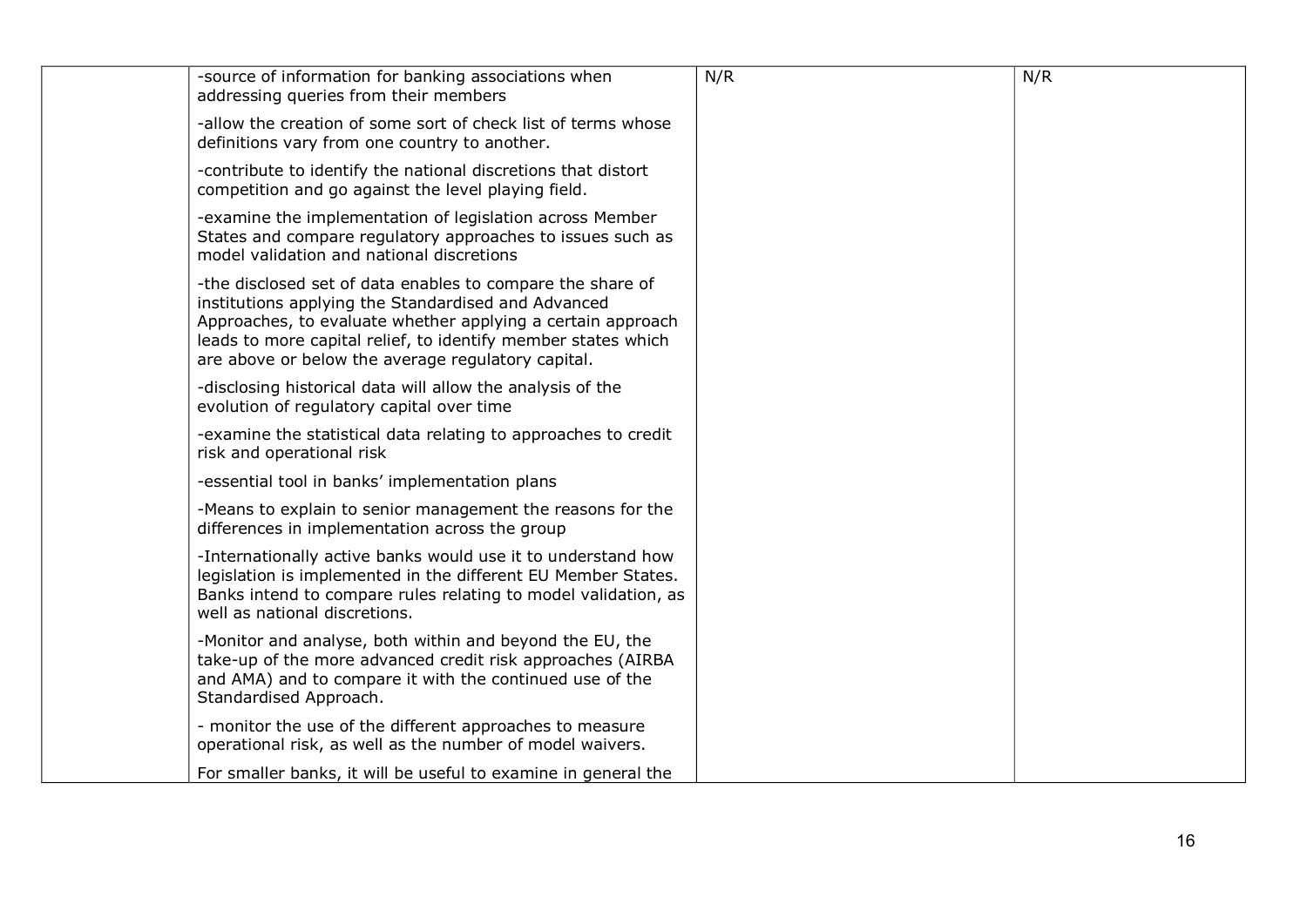|           | impact that the more sophisticated credit and operational risk<br>methodologies have on the banking sector's approach to risk<br>taking and risk mitigation.<br>-An important tool to trigger scientific research in the field of<br>supervisory law and standards. It could be used as a<br>knowledge base for supervisors for training and research<br>purposes on both domestic and foreign systems. |                                                                                                                                                                          |                   |
|-----------|---------------------------------------------------------------------------------------------------------------------------------------------------------------------------------------------------------------------------------------------------------------------------------------------------------------------------------------------------------------------------------------------------------|--------------------------------------------------------------------------------------------------------------------------------------------------------------------------|-------------------|
|           | Mechanics of the website-(see Question#4)                                                                                                                                                                                                                                                                                                                                                               |                                                                                                                                                                          |                   |
| Para 32   | -The choice of the format is adequate given the need to<br>present two levels of information.                                                                                                                                                                                                                                                                                                           | N/R                                                                                                                                                                      | N/R               |
|           | - The two-tier architecture seems to be the right compromise<br>if a good degree of consistency between all 26 websites can<br>be achieved.                                                                                                                                                                                                                                                             |                                                                                                                                                                          |                   |
|           | - Full support for the use of hyperlinks and the attempt to<br>store to the maximum extent possible an item of information<br>in just one site, either at the CEBS level or at the national<br>level. Actually, preventing the duplication of information is the<br>best way to make sure that no erroneous or contradictory<br>information is published.                                               |                                                                                                                                                                          |                   |
| Part IV.A | Navigation seems to be easy and user-friendly. Smooth<br>functionality should be assured in the future, given that the<br>amount of pages to be linked will increase significantly.                                                                                                                                                                                                                     |                                                                                                                                                                          | See website demo. |
|           | Suggestions for a smooth use of the framework encompass:                                                                                                                                                                                                                                                                                                                                                |                                                                                                                                                                          |                   |
|           | -Include an index to facilitate a swift access to information,<br>e.g. with reference to articles of the CRD                                                                                                                                                                                                                                                                                            | The 'Search function' which already<br>exists in the CEBS website includes<br>the Supervisory Disclosure section.                                                        |                   |
|           | -Add a 'search function'                                                                                                                                                                                                                                                                                                                                                                                | The search can be done on the whole<br>site or Supervisory Disclosure section<br>only. It allows the user to search the<br>website with key words. (See website<br>demo) |                   |
|           | -explore the possibility of creating a database of CRD                                                                                                                                                                                                                                                                                                                                                  |                                                                                                                                                                          |                   |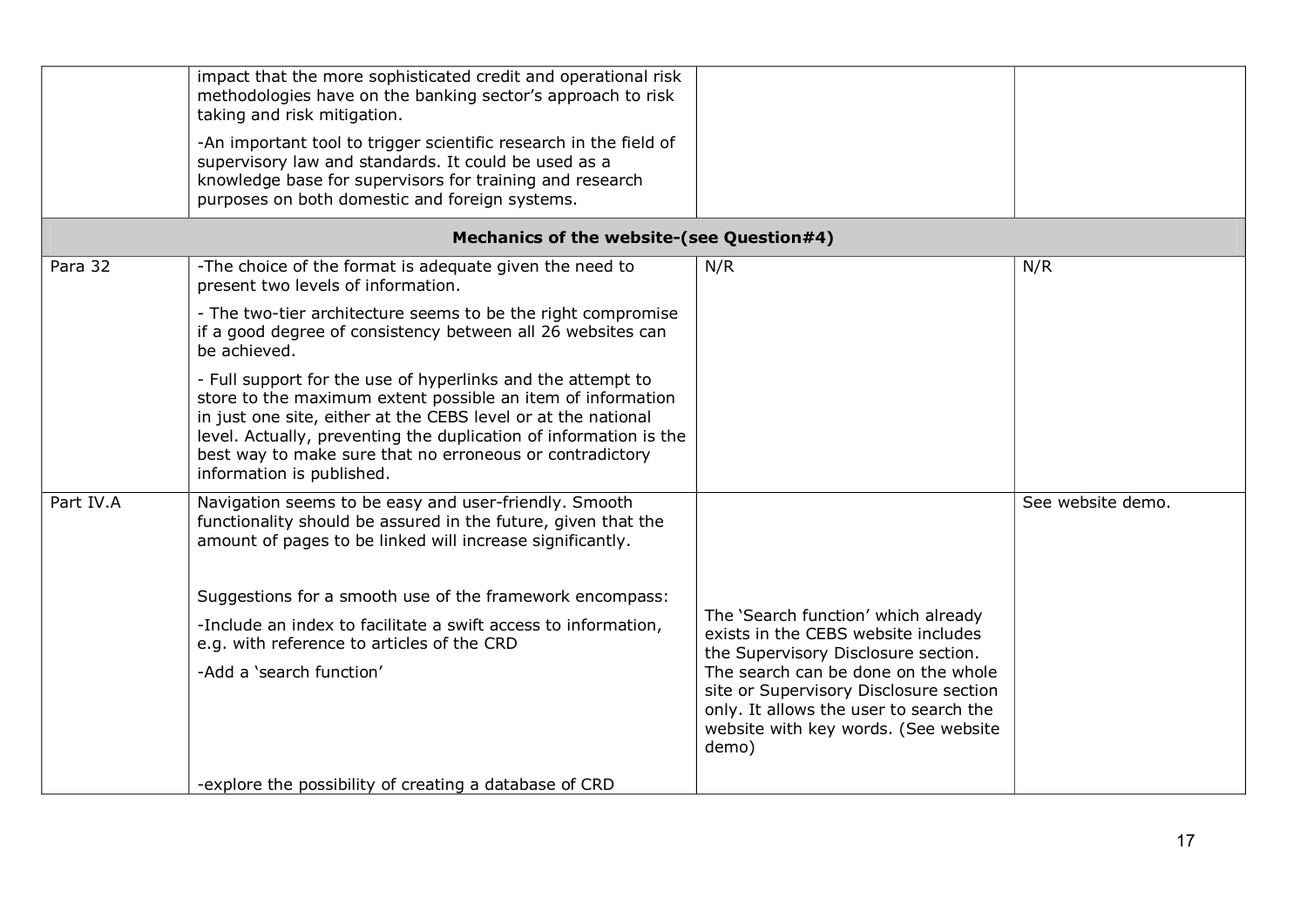|                                               | definitions and a (reverse) audit trail                                                                                                                                                                                                                                    | This will be considered in due course.                                                                                                                                                                                    |     |
|-----------------------------------------------|----------------------------------------------------------------------------------------------------------------------------------------------------------------------------------------------------------------------------------------------------------------------------|---------------------------------------------------------------------------------------------------------------------------------------------------------------------------------------------------------------------------|-----|
|                                               | -keep at a minimum the amount of text in the individual cells<br>for ease of viewing, with links to separate pages or a 'read<br>more' option provided when necessary                                                                                                      | The competent authorities should<br>keep the text in the cells as short as<br>possible (max. 250 characters) for<br>the CEBS website and insert a Read<br>more -link for further information, at<br>their national level. |     |
|                                               | -use a format that allows the information to be easily<br>extracted and used for internal processing by users, e.g.<br>format such as Excel. Excel sheets can be password protected<br>to guarantee their integrity. This has been stressed by most<br>of the respondents. | Excel sheets will be used                                                                                                                                                                                                 |     |
|                                               | -fix the column and row headers so that a user scrolling<br>through the tables always knows the title of the information<br>being examined                                                                                                                                 |                                                                                                                                                                                                                           |     |
|                                               | -Set up link to national websites to take users straight to the<br>CRD implementation information rather than the home page                                                                                                                                                | As shown in the website demo, the<br>national websites' webpages<br>dedicated to supervisory disclosure<br>are linked with the CEBS website's<br>web-pages dedicated to the<br>supervisory disclosure.                    |     |
|                                               | - Inclusion of a user-comment facility so that users can<br>provide feedback on how the framework is working, both in<br>terms of timeliness of update and clarity of disclosure. (see<br>above)                                                                           | The users can send feedback on the<br>framework to the CEBS<br>Communications Officer by e-mail via<br>the contact details list posted on the<br>CEBS website.                                                            |     |
|                                               | <b>Technical comments</b>                                                                                                                                                                                                                                                  |                                                                                                                                                                                                                           |     |
|                                               | The language used in the item descriptions in the tables<br>should match as far as possible that used in the Directives.                                                                                                                                                   | Consistency will be checked with the<br>final version of the CRD                                                                                                                                                          | N/R |
|                                               | <b>Rules and Guidance</b>                                                                                                                                                                                                                                                  |                                                                                                                                                                                                                           |     |
| <b>Templates</b><br>'laws,<br>regulations and | -The Parallel viewing of CRD references and the corresponding<br>national legislation references will facilitate consultation of the                                                                                                                                       | No comment<br>The purpose here would be to link                                                                                                                                                                           | N/R |
|                                               |                                                                                                                                                                                                                                                                            |                                                                                                                                                                                                                           |     |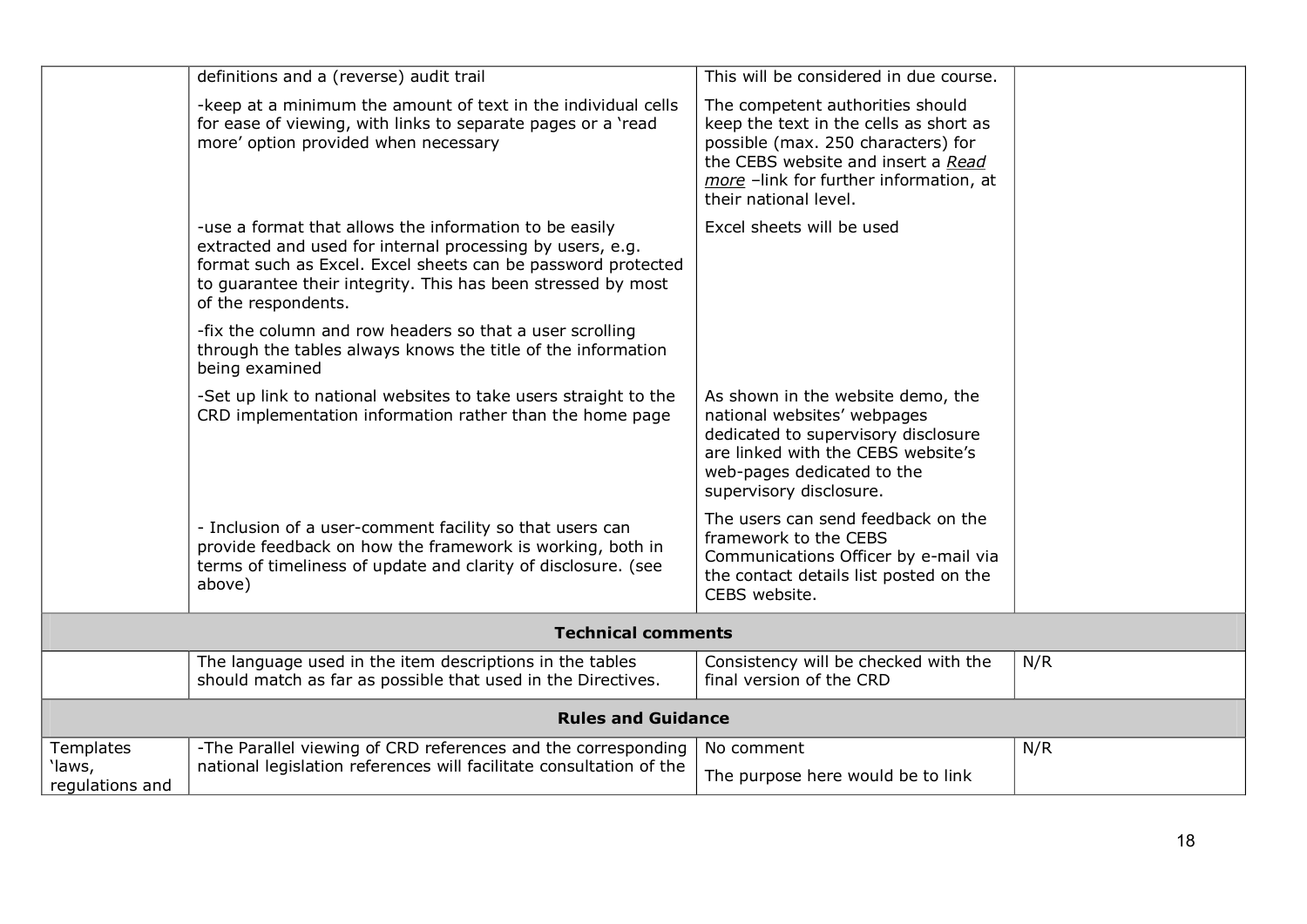| administrative<br>rules(Directives<br>2000/12/EC and<br>93/6/EEC)'                         | various texts.<br>-Link articles of the CRD on the CEBS website to national laws<br>and regulations.                                                                                                                                                                                                                                                                                                                                                                                  | provisions of the CRD containing a<br>national discretion to their adaptation<br>into national rules. The adaptation of<br>national discretions into national<br>regulation would be provided using<br>the templates relative to national<br>options and discretions.                                                                                                                                                                                                                                                                                                                                                                                                                                                                                                                                                                                                                                                                |                                                                                                                                                                                                                                                                                                                            |
|--------------------------------------------------------------------------------------------|---------------------------------------------------------------------------------------------------------------------------------------------------------------------------------------------------------------------------------------------------------------------------------------------------------------------------------------------------------------------------------------------------------------------------------------------------------------------------------------|--------------------------------------------------------------------------------------------------------------------------------------------------------------------------------------------------------------------------------------------------------------------------------------------------------------------------------------------------------------------------------------------------------------------------------------------------------------------------------------------------------------------------------------------------------------------------------------------------------------------------------------------------------------------------------------------------------------------------------------------------------------------------------------------------------------------------------------------------------------------------------------------------------------------------------------|----------------------------------------------------------------------------------------------------------------------------------------------------------------------------------------------------------------------------------------------------------------------------------------------------------------------------|
| <b>ECAIs</b><br>recognition<br>Para 51 to 53<br>and Table<br><b>`ECAIs</b><br>recognition' | -Indicate the market segment for which the ECAI has been<br>recognised eligible<br>-Disclose clearly the methodology used for eligibility<br>recognition<br>-Leave some space for possible additional comments<br>-State clearly what 'mutual recognition' refers to.<br>-Amend the table to enable a more precise presentation of the<br>methodology of evaluation applied by the individual<br>evaluating institutions<br>-The table should mention a specific approach as for ECAI | An additional heading ("market<br>segment") has been incorporated into<br>the proposed template and a<br>distinction has been introduced<br>between "public finance", "commercial<br>entities" and "structured finance".<br>No comment<br>A line has been added to the<br>proposed template.<br>Mutual recognition, replaced by the<br>CRD wording 'indirect recognition' is<br>defined in Para 52 of CP05. A footnote<br>has been added to the proposed<br>template for the sake of clarity.<br>More precise presentation will be<br>provided using the links to national<br>methodologies, as well as to CEBS<br>guidelines (which are work in<br>progress).<br>CEBS guidelines and national<br>methodologies will be disclosed and<br>accessible via the CEBS website. The<br>CRD does not require supervisors to<br>disclose individual recognition<br>processes -that are applied to a<br>particular ECAI- but only the list of | Para 52 is complemented<br>as follows: "Competent<br>authorities will indicate the<br>main market segments for<br>which the ECAIs have been<br>recognised: "public<br>finance", "commercial<br>entities" (including<br>corporate and financial<br>companies) and/or<br>"structured finance"<br>(including securitisation). |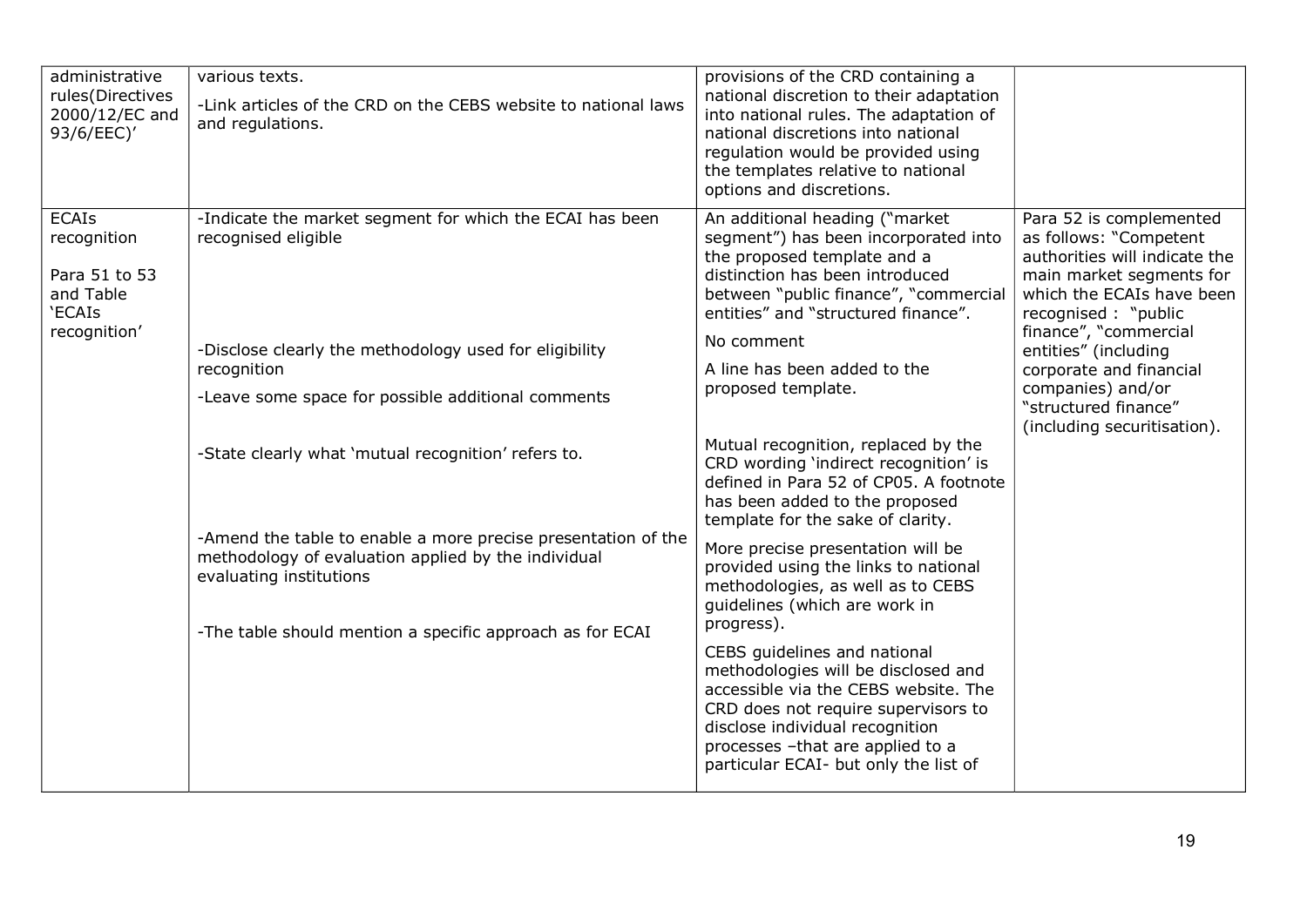|                                                           | -Include the mapping tables by asset class                                                                                                                                                                                                                                                             | eligible ECAIs.                                                                                                                                                                                                                                                                                                                                                                                                                                                            |                                                                                                                                                                                          |
|-----------------------------------------------------------|--------------------------------------------------------------------------------------------------------------------------------------------------------------------------------------------------------------------------------------------------------------------------------------------------------|----------------------------------------------------------------------------------------------------------------------------------------------------------------------------------------------------------------------------------------------------------------------------------------------------------------------------------------------------------------------------------------------------------------------------------------------------------------------------|------------------------------------------------------------------------------------------------------------------------------------------------------------------------------------------|
|                                                           | -More detailed information is needed on the respective<br>treatment of ECAI ratings: specify the factors that are<br>considered in the recognition decision and how credit ratings<br>are mapped to credit quality steps.                                                                              | Based on CEBS CP07 (para124)<br>relative to the recognition of External<br>Credit Assessment Institutions, this is<br>not necessary: "as long as an ECAI<br>uses the same rating scale (i.e the<br>same interpretation of the different<br>rating categories) for their broad<br>asset classes, the mapping need not<br>to be conducted separately".<br>This will be provided using the links to<br>national methodologies, as well as to<br>the relevant CEBS guidelines. |                                                                                                                                                                                          |
| Template<br>'Guidance for<br>Model<br>validation'         | -specify in the left-hand column the exact reference of the<br>CRD the rows refer to<br>- The table for AMA has not yet been published<br>- change 'model' by 'approach'                                                                                                                               | The table will be revised to include<br>CRD references and to be in line with<br>the guidance provided by CEBS CP10<br>(including for AMA).<br>This drafting comment has been<br>taken on board in the template.                                                                                                                                                                                                                                                           | Para 58 and 59 to be<br>revised since CEBS issued<br>for public consultation<br>draft guidelines on model<br>validation in July 2005.<br>See Template 'Guidance<br>for Model validation' |
| Template '<br>'Guidance for<br>Model Approval'<br>Para 57 | - clarify that only general information about the approval<br>process will be disclosed, but no specific detailed comments<br>regarding separate applications<br>-Recommend an outline clarifying the areas to be covered by<br>the explanation or, alternatively, giving an example of<br>fulfilment. | This comment is taken on board.<br>The table will be revised to be in line<br>with the guidance provided by CEBS<br>CP10 (including for AMA), which will<br>serve as a reference to clarify the<br>expected content.                                                                                                                                                                                                                                                       | Para 57 : 'information' is<br>replaced by "general<br>information"                                                                                                                       |
| Template<br>'Slotting criteria'<br>Para 54                | -include one more row for a short comment where the criteria<br>differ from the Basel Text (Annex IV)<br>-enlarge the types of responses: not only Yes or No, but also<br>'partially'. This also applies to the other tables                                                                           | The table is amended accordingly.<br>The table has been modified<br>accordingly.                                                                                                                                                                                                                                                                                                                                                                                           | See Template 'Slotting<br>criteria'                                                                                                                                                      |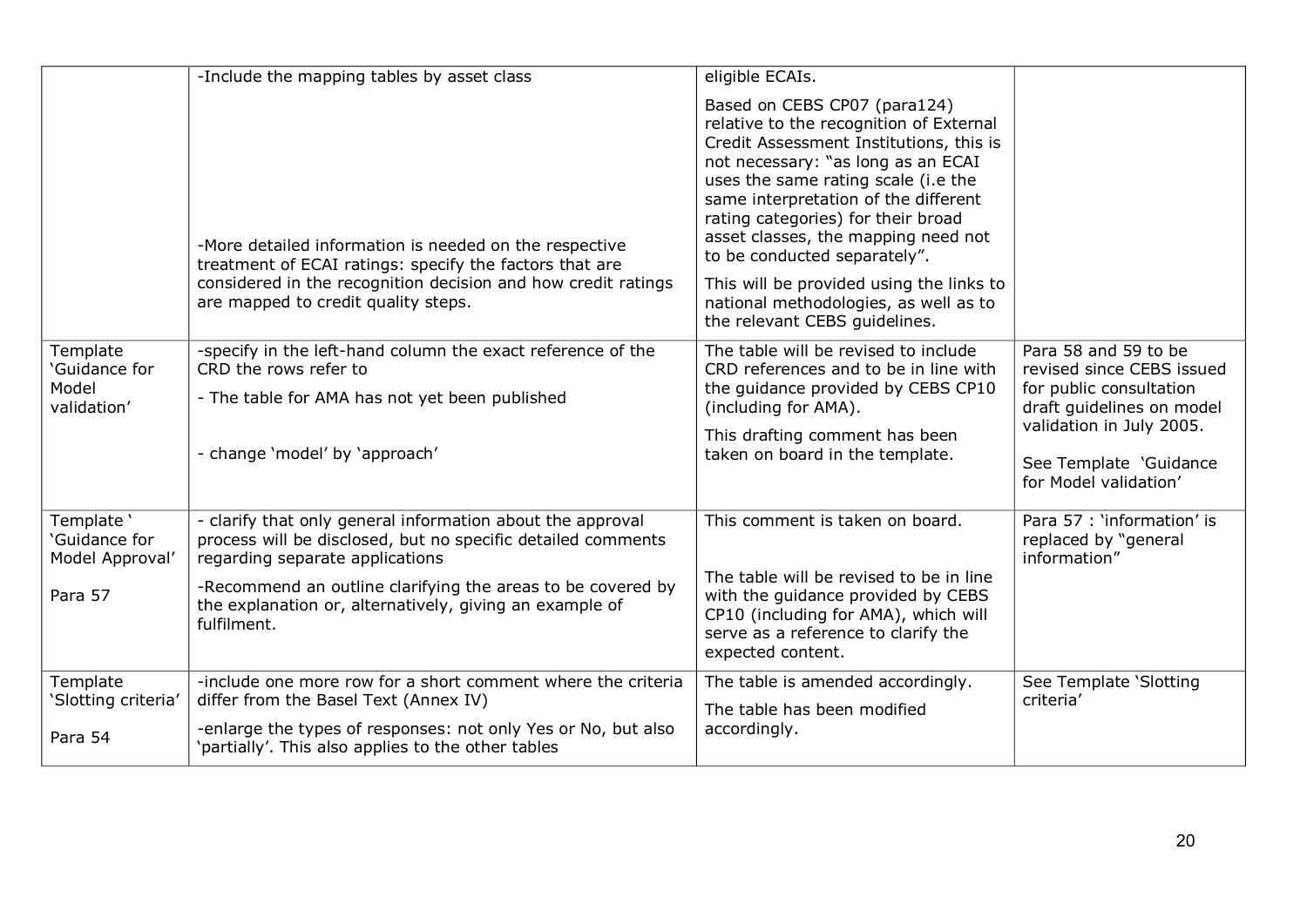| Templates<br>'Additional<br>information'<br>Para 60 | Respondents suggested supplementing the lists by publishing<br>the general criteria that helped to draw up the list, the<br>indicative list resulting of this process, the necessity to update<br>the list when a new name has been added.<br>-List of core market participants: Should the final version CRD<br>get rid off the discretion, it won't be necessary to disclose the<br>table.<br>-List of PSEs: No need to publish lists of inter-municipal utility<br>companies as counterparties, but instead the criteria these<br>entities must meet should be specified.<br>- no need to publish lists of Public Sector Entities that are<br>risk-weighted like central governments. Instead, the<br>framework should disclose the general criteria with which<br>these entities must comply in each Member State to be<br>eligible for the preferential treatment. | As mentioned in Para 60 of CP05,<br>CEBS is considering requiring the<br>publication of certain lists to support<br>convergence in practice. The outcome<br>of this work could result in the<br>publication of general criteria, instead<br>or together with a list of names,<br>especially with respect to PSEs risk<br>weighted preferentially. The final<br>template will have to be adjusted to<br>the outcome of CEBS work in this<br>area.<br>Similarly, the tables will have to be<br>reviewed depending on the final text<br>of the CRD: the list of core market<br>participants might indeed not be<br>relevant in this respect. | N/R |
|-----------------------------------------------------|-------------------------------------------------------------------------------------------------------------------------------------------------------------------------------------------------------------------------------------------------------------------------------------------------------------------------------------------------------------------------------------------------------------------------------------------------------------------------------------------------------------------------------------------------------------------------------------------------------------------------------------------------------------------------------------------------------------------------------------------------------------------------------------------------------------------------------------------------------------------------|-------------------------------------------------------------------------------------------------------------------------------------------------------------------------------------------------------------------------------------------------------------------------------------------------------------------------------------------------------------------------------------------------------------------------------------------------------------------------------------------------------------------------------------------------------------------------------------------------------------------------------------------|-----|
| FAQs facility<br>Para 61                            | -provide a discussion-communication platform for the<br>interested parties to exchange opinions between supervised<br>entities and supervisors                                                                                                                                                                                                                                                                                                                                                                                                                                                                                                                                                                                                                                                                                                                          | The interaction between users of the<br>supervisory disclosure framework and<br>the supervisors is already ensured via<br>the contact details page.                                                                                                                                                                                                                                                                                                                                                                                                                                                                                       | N/R |
|                                                     | - Add links from the main tables to corresponding non-legal<br>recommendations (e.g. answers to FAQs, consultative<br>documents)                                                                                                                                                                                                                                                                                                                                                                                                                                                                                                                                                                                                                                                                                                                                        | It will be up to the national competent<br>authorities to determine whether links<br>to non-legal recommendations should<br>be provided.                                                                                                                                                                                                                                                                                                                                                                                                                                                                                                  |     |
|                                                     | <b>National Discretions</b>                                                                                                                                                                                                                                                                                                                                                                                                                                                                                                                                                                                                                                                                                                                                                                                                                                             |                                                                                                                                                                                                                                                                                                                                                                                                                                                                                                                                                                                                                                           |     |
| Table of<br>national<br>discretions<br>Para 63      | -Given that it is sometimes felt that there is a lack of clarity in<br>the area of national options and discretions, respondents look<br>forward to the publication by CEBS of a new version of its<br>tables.<br>- Some respondents encourage supervisors to disclose short<br>comments on why an option or national discretion has been<br>implemented/chosen (e.g. due to local market conditions).                                                                                                                                                                                                                                                                                                                                                                                                                                                                  | The list of national discretions will be<br>updated with the final version of the<br>CRD.<br>This suggestion is perceived to go<br>beyond Article 144 and the spirit of<br>the disclosure exercise. The CRD does<br>not require supervisors to disclose the<br>whys of a national discretion but                                                                                                                                                                                                                                                                                                                                          | N/R |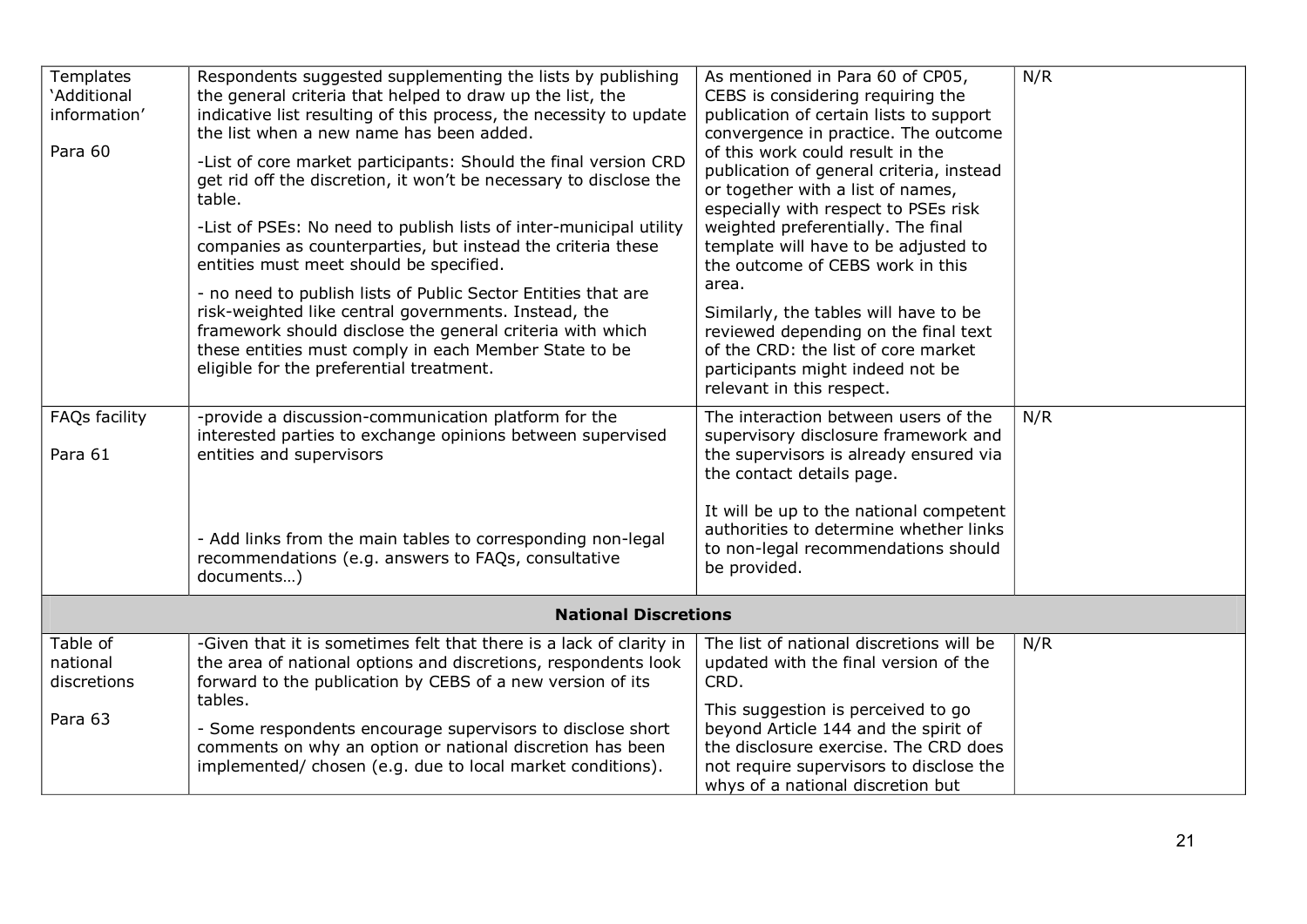|                                                | - Add specific factual disclosure on where national authorities<br>have implemented something different to the requirements of<br>the CRD.<br>Ex: the decision to require firms to hold 75% rather than 50%<br>of the voting rights for a subsidiary to be eligible for<br>consolidation.                                                             | rather the hows. In addition,<br>supervisors may not always be in a<br>position to give such details as some<br>of these options and discretions may<br>be imposed by legislative or other<br>administrative bodies.<br>Whether a country is more stringent<br>is worth stressing. The framework is a<br>tool for the industry to identify itself<br>the cases of superequivalence.<br>However, superequivalence issues are<br>not entirely analogous to formal<br>options and discretions and thus may<br>not fit well in the existing framework.<br>An alternative solution or<br>supplementary measure may be<br>needed and attention will be paid in<br>due course. |     |
|------------------------------------------------|-------------------------------------------------------------------------------------------------------------------------------------------------------------------------------------------------------------------------------------------------------------------------------------------------------------------------------------------------------|-------------------------------------------------------------------------------------------------------------------------------------------------------------------------------------------------------------------------------------------------------------------------------------------------------------------------------------------------------------------------------------------------------------------------------------------------------------------------------------------------------------------------------------------------------------------------------------------------------------------------------------------------------------------------|-----|
| Table of<br>national<br>discretions<br>Para 68 | Some respondents found it useful to disclose which discretions<br>and options can be exercised by the institutions. This would<br>bring clarity as to whether the authorities or the banks have<br>to exercise an option or discretion. One respondent suggested<br>starting with the disclosure of options that are used by 100%<br>of the industry. | CEBS believes that the disclosure of<br>options and national discretions in a<br>comparative format is useful because<br>it gives comparative information on<br>the possibility given to Member States<br>to implement different policies. On<br>the contrary, options granted to<br>institutions are the same across the<br>EU and are contained in the CRD.                                                                                                                                                                                                                                                                                                           | N/R |
| The mutual<br>recognition<br>tables            | -There should be a disclosure as for the mutual recognition of<br>some particular options by the Member States                                                                                                                                                                                                                                        | The mutual recognition table will be<br>filled in for each provision where the<br>CRD explicitly grants the mutual<br>recognition.<br>Excel files should allow the users to                                                                                                                                                                                                                                                                                                                                                                                                                                                                                             | N/R |
|                                                | -In order to make this table more user friendly, it might be<br>useful to incorporate into the mechanics of this website the<br>option of extracting the user's own table (selection of which                                                                                                                                                         | do it.<br>Whether a new possibility such as<br>'N/A' should be introduced to reflect<br>the cases where there is absolutely no                                                                                                                                                                                                                                                                                                                                                                                                                                                                                                                                          |     |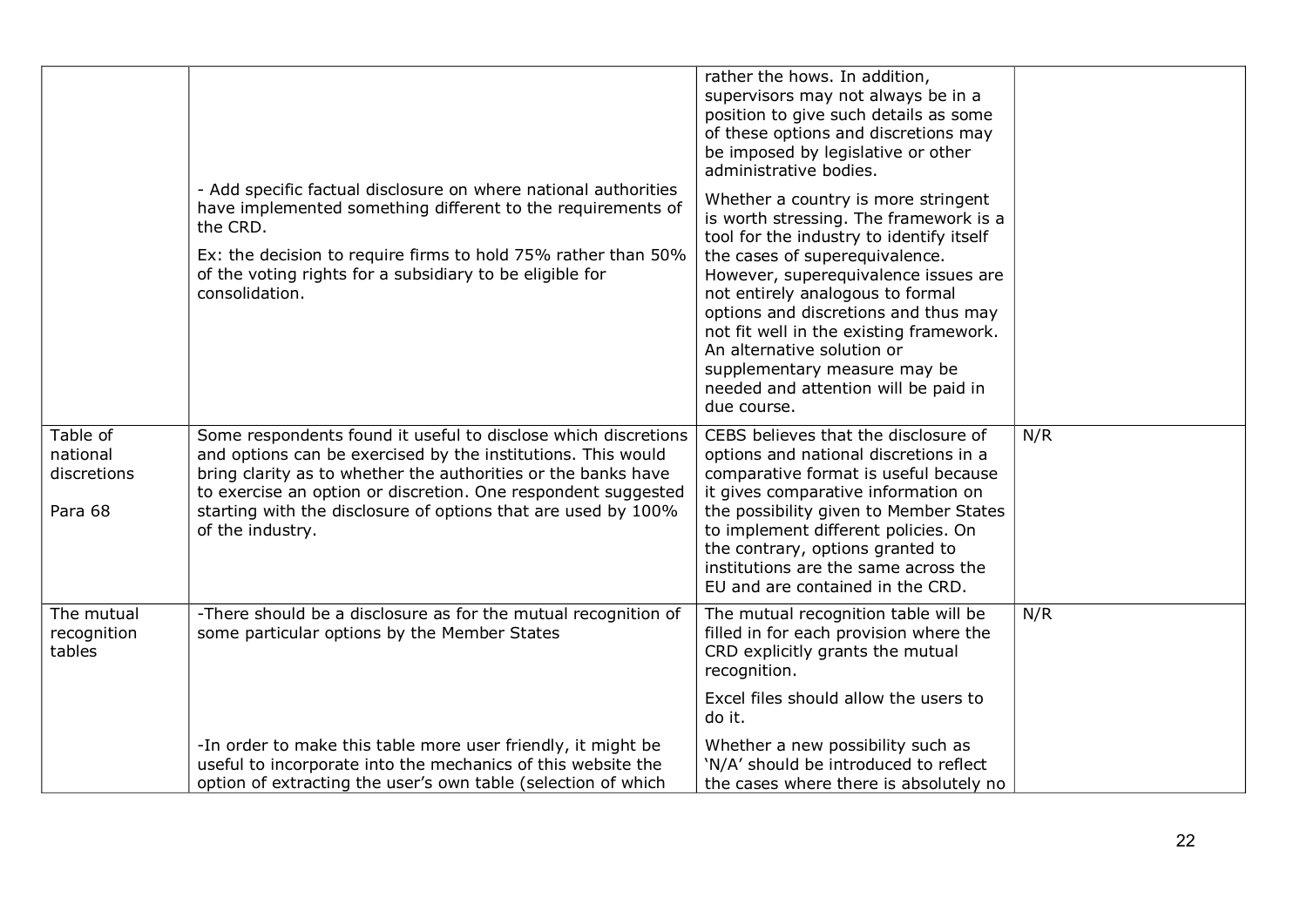|               | home and host countries should be shown in the table of<br>mutual recognition).<br>-If a country is not in the position of home supervisor, there is<br>a question as to whether it is meaningful to determine mutual                                                                   | issue - i.e. no relationship between<br>the countries at all- could lead to<br>unnecessary confusion: a given<br>country may grant mutual recognition<br>for potential future operations with                                                                              |                                                                                                                                                                |
|---------------|-----------------------------------------------------------------------------------------------------------------------------------------------------------------------------------------------------------------------------------------------------------------------------------------|----------------------------------------------------------------------------------------------------------------------------------------------------------------------------------------------------------------------------------------------------------------------------|----------------------------------------------------------------------------------------------------------------------------------------------------------------|
|               | recognition of all other national discretions. It would be<br>beneficial to allow a wider choice of possible answers in order<br>to indicate where countries are not in the position of home or<br>host supervisor for a particular country.                                            | another country, even if there are<br>currently no actual links,                                                                                                                                                                                                           |                                                                                                                                                                |
|               | <b>Supervisory Review</b>                                                                                                                                                                                                                                                               |                                                                                                                                                                                                                                                                            |                                                                                                                                                                |
| Para 70 to 89 | One respondent made the following comment:                                                                                                                                                                                                                                              |                                                                                                                                                                                                                                                                            | N/R                                                                                                                                                            |
|               | -Disclosure is a possible way to avoid an overly prescriptive<br>approach to Pillar 2: the level of certainty is enhanced and it<br>helps institutions to understand better the approach of their<br>supervisor without burdening them with excessively detailed<br>requirements        | The framework shall consider this<br>specification as it is closely interlinked<br>with CP03 (SRP).                                                                                                                                                                        |                                                                                                                                                                |
|               | - the proportionality principle is important in this area - both<br>for supervisors and for supervised institutions. With regard to<br>credit institutions, it is appropriate to take account of the<br>nature, scale and complexity of the activities of the institution<br>concerned. | The importance of proportionality is<br>explicitly stressed in Para 80<br>It is indeed the intention to be clear                                                                                                                                                           |                                                                                                                                                                |
|               | - Clear and comprehensive information on the supervisors'<br>criteria and methodologies will be particularly helpful.                                                                                                                                                                   | and comprehensive on criteria and<br>methodology for supervisory review.                                                                                                                                                                                                   |                                                                                                                                                                |
|               | <b>Statistical Data</b>                                                                                                                                                                                                                                                                 |                                                                                                                                                                                                                                                                            |                                                                                                                                                                |
| Part B-4      | More precise definitions are needed:                                                                                                                                                                                                                                                    |                                                                                                                                                                                                                                                                            | In Annex II:                                                                                                                                                   |
|               | -clarify the use of consolidated or unconsolidated data: for the<br>first template, the residency basis is suggested, but for<br>supervisory purposes, this concept is not normally used and<br>the data in the rest of the templates do not correspond with<br>the first template.     | The 'national banking sectors' data -<br>first table- is calculated on a<br>residential basis, unlike the data<br>under the heading 'total capital and<br>risk weighted assets of credit<br>institutions in EU countries' which are<br>declared on a national consolidated | Former definitions<br>#28,31,32,33,34,35,36,37<br>in Annex II have been<br>deleted. Definition of Asset<br>classes (see $#$ 26) has<br>been further specified. |
|               | -Some parts of the credit risk template seem too detailed for<br>disclosure, especially the data on the mitigation type and                                                                                                                                                             | basis.                                                                                                                                                                                                                                                                     | The table 'Data on Credit                                                                                                                                      |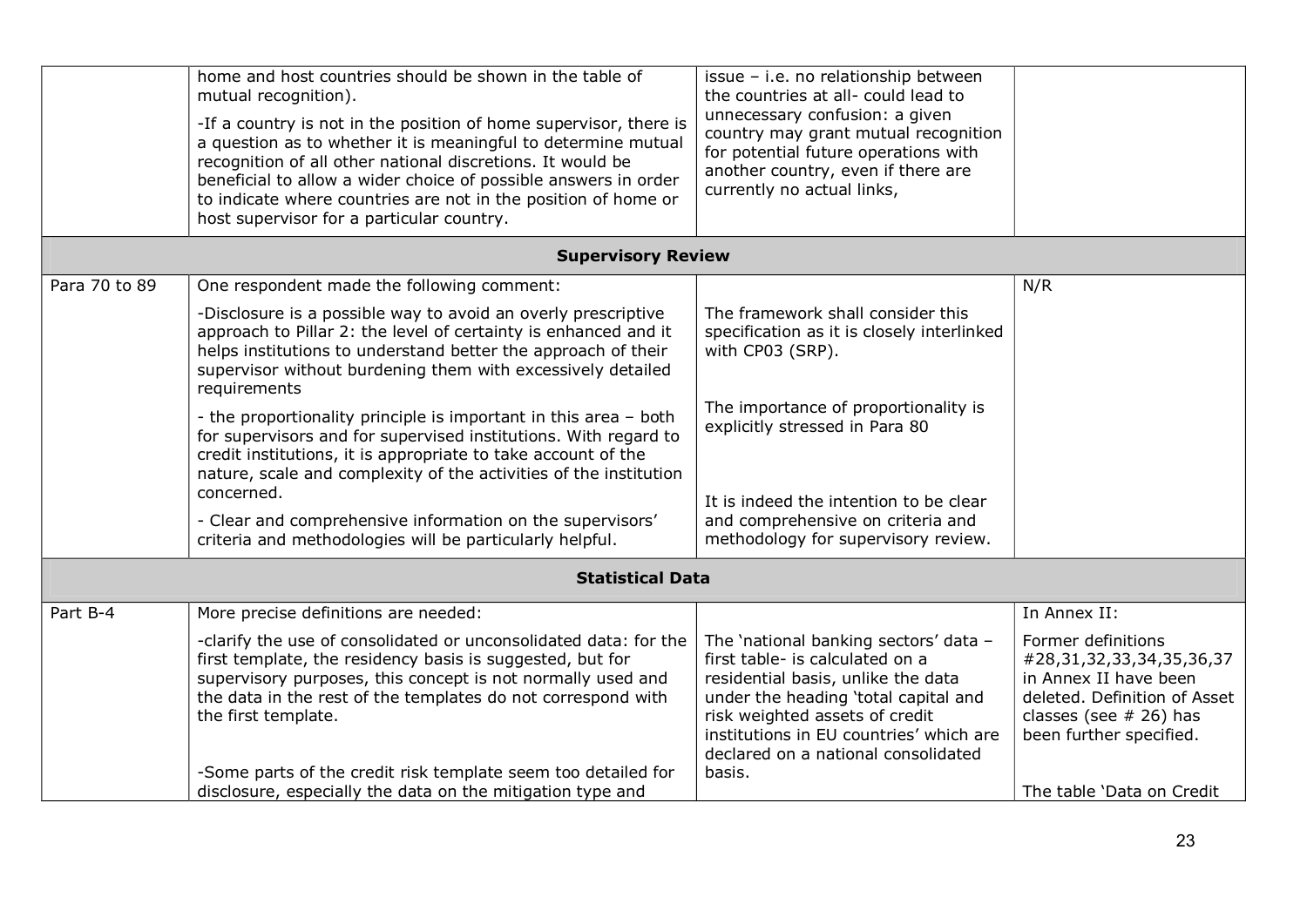|                                                   | approach: only data relating to the approach used for the<br>different risks, own fund requirements and exposure by<br>classes, should be disclosed.                                                                                                                                                                                                                                                                                                                                                                                                                                                                  | The distribution by CRM technique is<br>deleted.                                                                                                                                                                                                                                                                                                           | Risk' has been<br>streamlined. |
|---------------------------------------------------|-----------------------------------------------------------------------------------------------------------------------------------------------------------------------------------------------------------------------------------------------------------------------------------------------------------------------------------------------------------------------------------------------------------------------------------------------------------------------------------------------------------------------------------------------------------------------------------------------------------------------|------------------------------------------------------------------------------------------------------------------------------------------------------------------------------------------------------------------------------------------------------------------------------------------------------------------------------------------------------------|--------------------------------|
|                                                   | -clarify what "financial collateral advanced method" means.<br>This term is not used in the recasting of Directive<br>2000/12/EC. If it is not possible to gain this information from<br>the proposed COREP templates, requiring such information<br>would mean another burden on banks.<br>-When data fields require total amounts rather than<br>percentages, a currency field should be included.                                                                                                                                                                                                                  | The term is deleted<br>All currency data will be expressed in<br><b>EUR</b>                                                                                                                                                                                                                                                                                |                                |
|                                                   | -Add links to supervisors' specific rules of presentation and<br>comments on the range and terms of data tabulation.                                                                                                                                                                                                                                                                                                                                                                                                                                                                                                  | The tables are based on the<br>definitions and data calculation of<br>COREP. They will be revisited when<br>the CEBS' work on Common<br>Reporting is finalised.                                                                                                                                                                                            |                                |
|                                                   | - Add a column indicating the total data for the EU as a whole<br>(i.e. sum of data in each row where possible)                                                                                                                                                                                                                                                                                                                                                                                                                                                                                                       | The statistical data set will be<br>available in EXCEL format. It is left up<br>to the user to extract the data for his<br>own purpose.                                                                                                                                                                                                                    |                                |
| Template 'Data<br>on National<br>banking sectors' | -Include an additional row under the caption 'total capital and<br>risk weighted assets of credit institutions in EU countries' and<br>display 'total capital' as defined in Annex II, para 14 of CP05.<br>- A more detailed definition of the concept of 'general<br>information on the national banking sectors' should be<br>provided. Such information should not contain aggregate data<br>of e.g. the risk profiles of individual member institutions such<br>as 'total credit risk sector X or total value adjustments or<br>similar sensitive data that are exclusively made available to<br>the supervisors. | No comment<br>The proposal on the concept of<br>general information has to be<br>clarified. The only information the<br>section 'data national banking sectors'<br>refers to, is displayed in the proposed<br>template. There is no disclosure of<br>risk profiles of an individual<br>institutions nor disclosure of data<br>related to specific 'sector' | N/R                            |
| Template 'Data<br>related to credit<br>risk'      | -amend the table to incorporate the exposure classes which<br>not only correspond to the IRB approach to credit risk, but<br>also to the Standardised Approach.                                                                                                                                                                                                                                                                                                                                                                                                                                                       | CEBS believes that the exposure<br>classes used are defined broadly<br>enough to achieve the highest degree                                                                                                                                                                                                                                                | N/R                            |